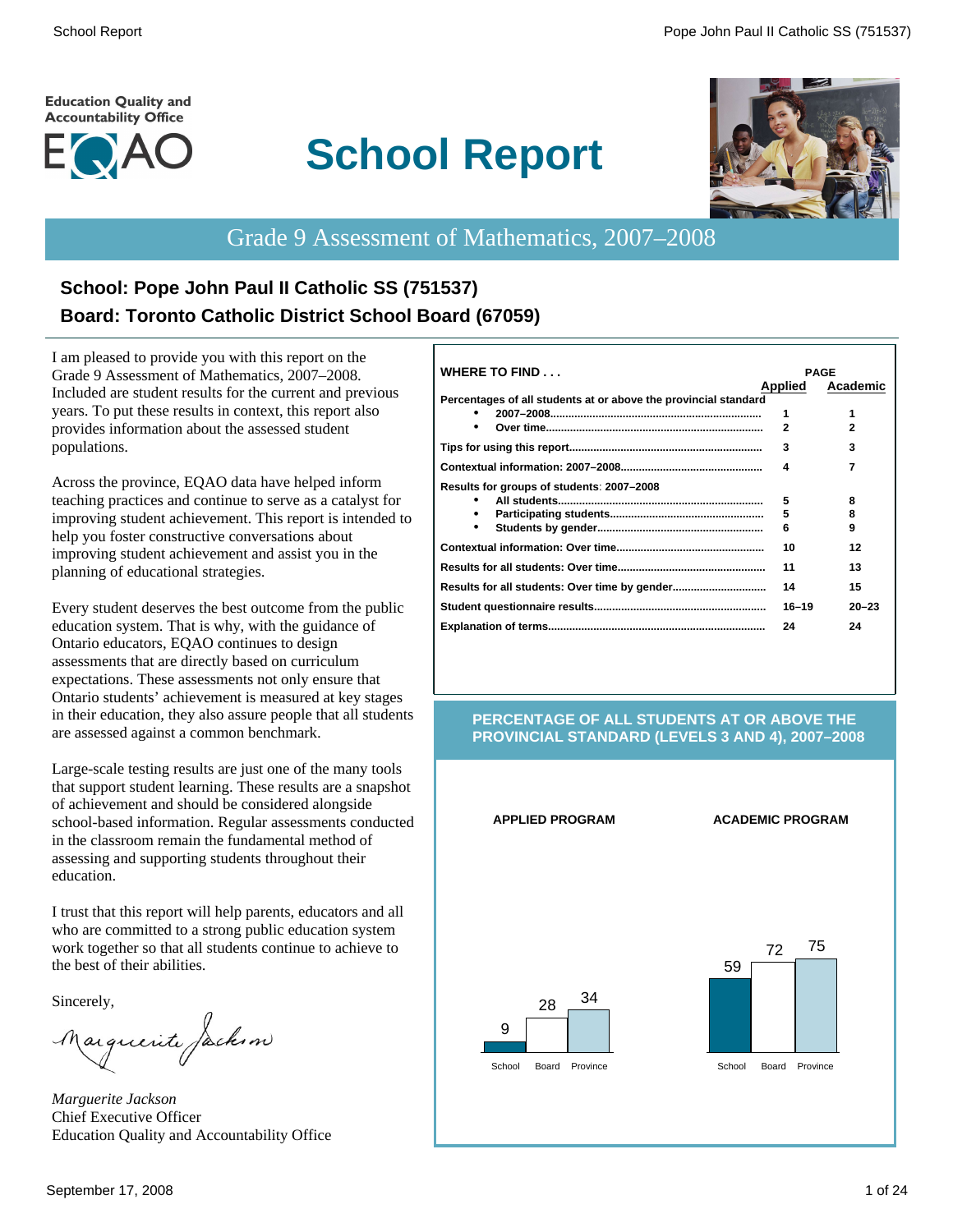### **PERCENTAGE OF ALL STUDENTS AT OR ABOVE THE PROVINCIAL STANDARD (LEVELS 3 AND 4) OVER TIME**

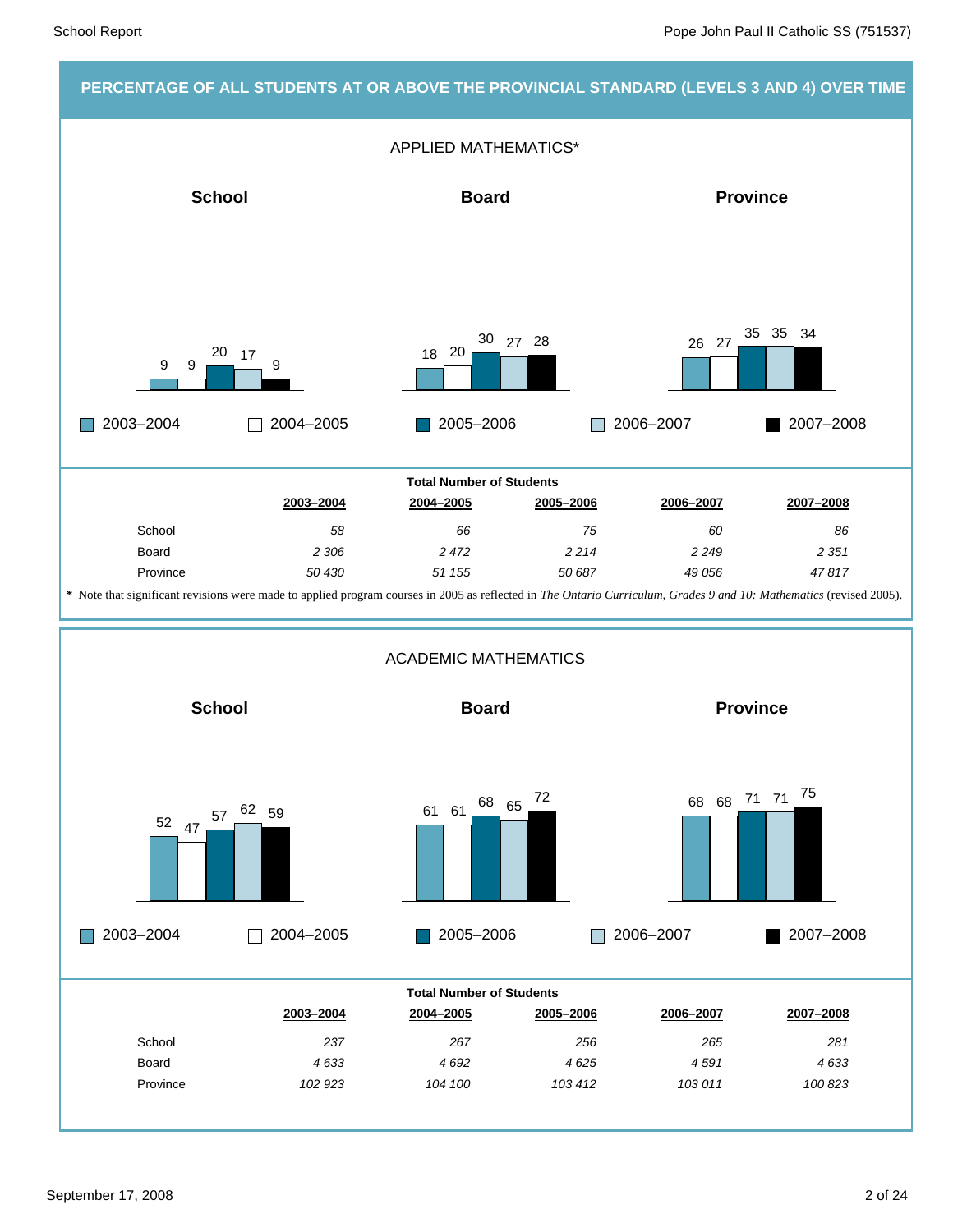# **TIPS**

The applied and academic mathematics programs are different and should be considered separately.

Note: Students in locally developed programs do not participate in these assessments.

#### $\mathfrak{C}$

Each school or board is unique. To appreciate the distinctive character of a school or board, look at the contextual information to understand the features and characteristics of the community it serves.

#### $\alpha$

This assessment captures the performance of students at one point in time each year. Consider the results along with other information about students' achievement in mathematics.

### $\alpha$

Exercise caution when interpreting results for small schools or boards. Results may vary considerably from year to year, and differences may look exaggerated. For example, in a school of 30 students, a difference of 10% represents only three students.

#### $\mathfrak{C}$

Trends may be difficult to identify or to interpret. This is especially true when groups are small or in schools where there is a high turnover in the student population.

#### $C<sub>3</sub>$

EQAO values students' privacy. Results are not reported publicly for schools where fewer than 15 students participated, because it might be possible to identify individual students.

# **ABOUT THIS SCHOOL OR BOARD REPORT**

This report shows how well students have met curriculum expectations for either the applied or academic mathematics program to the end of Grade 9. Students complete two booklets that allow them to show what they know in mathematics. The assessment is based on *The Ontario Curriculum: Mathematics, Grades 9 and 10.*

#### **This report includes**

- results for this year;
- a comparison of results over the past four years to aid in monitoring improvement and
- $\bullet$  information about the characteristics of the students who participated.

#### **Specifically, you will find**

- $\bullet$  summary graphs showing the percentage of students achieving the provincial standard in either applied or academic mathematics;
- $\bullet$  detailed tables and graphs showing results for all levels of achievement, participation information and results for gender
- student questionnaire results and
- $\bullet$  an explanation of all terms used in this report.

### **HOW TO USE THIS REPORT**

- ¨ Examine the contextual information to understand the similarities and differences between this school, the board and the province; the board and the province. Consider the challenges that any differences might present.
- Examine the results for applied and academic mathematics.
	- Are these results consistent with what you would expect?
	- · How do the school results compare to the board and province; the board results compare to the province?
	- · How do these results compare over time? Note that significant revisions were made to applied program courses in 2005 as reflected in *The Ontario Curriculum, Grades 9 and 10: Mathematics* (revised 2005).
	- What influence might students' attitudes have on student performance (refer to the questionnaire results)?
- Speak to the school or board staff about the goals for school improvement related to mathematics.

The Education Quality and Accountability Office is an independent agency that gathers information about student achievement through province-wide assessments. Each year, all Grade 9 students in applied and academic mathematics take part in this assessment across Ontario. Individual results are reported to students and to parents and guardians. School, board and provincial results are released publicly.

Learn more about us at www.eqao.com.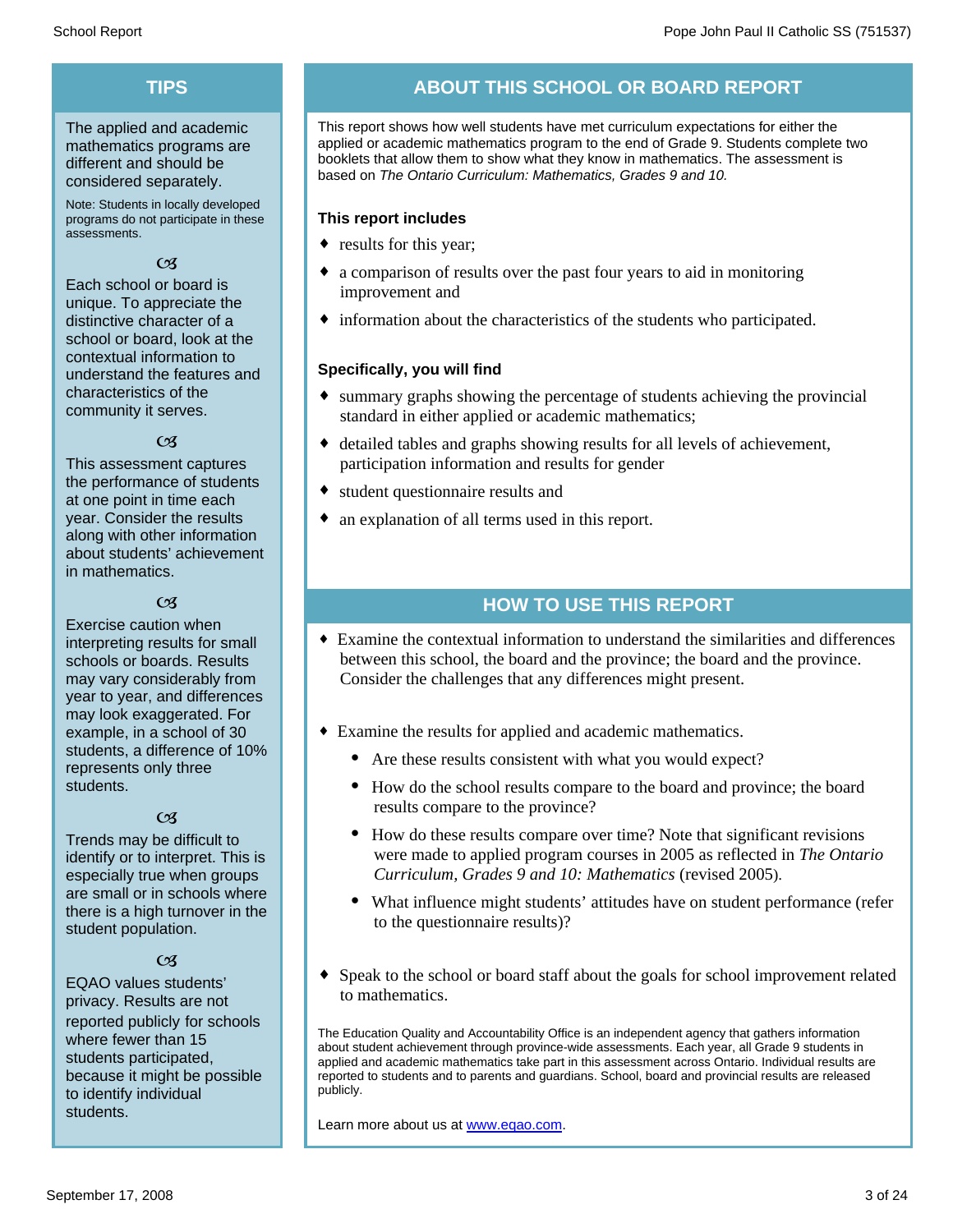# Grade 9 Applied Mathematics Program, 2007–2008

# **Contextual Information**

This information provides a context for interpreting the school's applied mathematics program results.

|                                                                           | <b>School</b>             |                | <b>Board</b> |          | <b>Province</b>                              |                   |
|---------------------------------------------------------------------------|---------------------------|----------------|--------------|----------|----------------------------------------------|-------------------|
| <b>Enrolment</b>                                                          |                           |                |              |          |                                              |                   |
| Number of students in applied mathematics program                         |                           | 86             |              | 2 3 5 1  |                                              | $\frac{1}{47817}$ |
| Number of classes with students in applied mathematics program            |                           | 5              |              | 134      |                                              | 2922              |
| Number of schools with applied mathematics classes                        |                           | Not applicable |              | 33       |                                              | 709               |
|                                                                           |                           |                |              |          | Number Percent Number Percent Number Percent |                   |
| <b>Participation in the Assessment</b>                                    |                           |                |              |          |                                              |                   |
| Students who participated in the assessment                               | 85                        | 99%            | 2 201        | 94%      | 44 5 85                                      | 93%               |
| Participating students who received one or more<br>accommodations         | 28                        | 33%            | 603          | 27%      | 8 2 8 4                                      | 19%               |
| Participating students who received one or more special<br>provisions     | 0                         | 0%             | 57           | 3%       | 866                                          | 2%                |
| Students who did not complete any part of the assessment (no<br>$data)*$  | 1                         | 1%             | 150          | 6%       | 3 2 3 2                                      | 7%                |
| Gender <sup>†</sup> Based on number of students enrolled                  |                           |                |              |          |                                              |                   |
| Female                                                                    | 43                        | 50%            | 1 1 26       | 48%      | 21 626                                       | 45%               |
| Male                                                                      | 42                        | 49%            | 1 2 2 3      | 52%      | 26 182                                       | 55%               |
| Gender not specified                                                      | 1                         | 1%             | 2            | ${<}1\%$ | 9                                            | ${<}1\%$          |
| Student Status <sup>†</sup> Based on number of students enrolled          |                           |                |              |          |                                              |                   |
| English language learners*                                                | 0                         | $0\%$          | 211          | 9%       | 2 2 6 6                                      | 5%                |
| Students with special needs (excluding gifted)*                           | 32                        | 37%            | 707          | 30%      | 13 531                                       | 28%               |
| Semester/Full Year Based on number of students enrolled                   |                           |                |              |          |                                              |                   |
| First-semester course                                                     | 45                        | 52%            | 814          | 35%      | 21 221                                       | 44%               |
| Second-semester course                                                    | 41                        | 48%            | 665          | 28%      | 21 385                                       | 45%               |
| Full-year course                                                          | 0                         | 0%             | 872          | 37%      | 5 2 1 1                                      | 11%               |
| <b>Language and School Background</b> <sup>††</sup>                       |                           |                |              |          |                                              |                   |
| Based on Student Questionnaire data<br>Number of Respondents:             | 82                        |                | 2064         |          | 42 625                                       |                   |
| Speak only or mostly a language other than English at home                | $\overline{\mathfrak{z}}$ | 4%             | 309          | 15%      | 2 7 5 0                                      | 6%                |
| Speak another language as often as English at home                        | 16                        | 20%            | 501          | 24%      | 4673                                         | 11%               |
| Attended three or more elementary schools from kindergarten to<br>Grade 8 | 28                        | 34%            | 626          | 30%      | 17 106                                       | 40%               |

See the Explanation of Terms.

**†** Demographic information pertaining to "gender" and "student status" are provided by schools and/or boards through the Student Data Collection process. Some data may be missing because they were not provided by the school.

**††** Demographic information pertaining to "school background" and "language" are gathered from the Student Questionnaire completed by students**.** Some data may be missing because they were not provided by the students.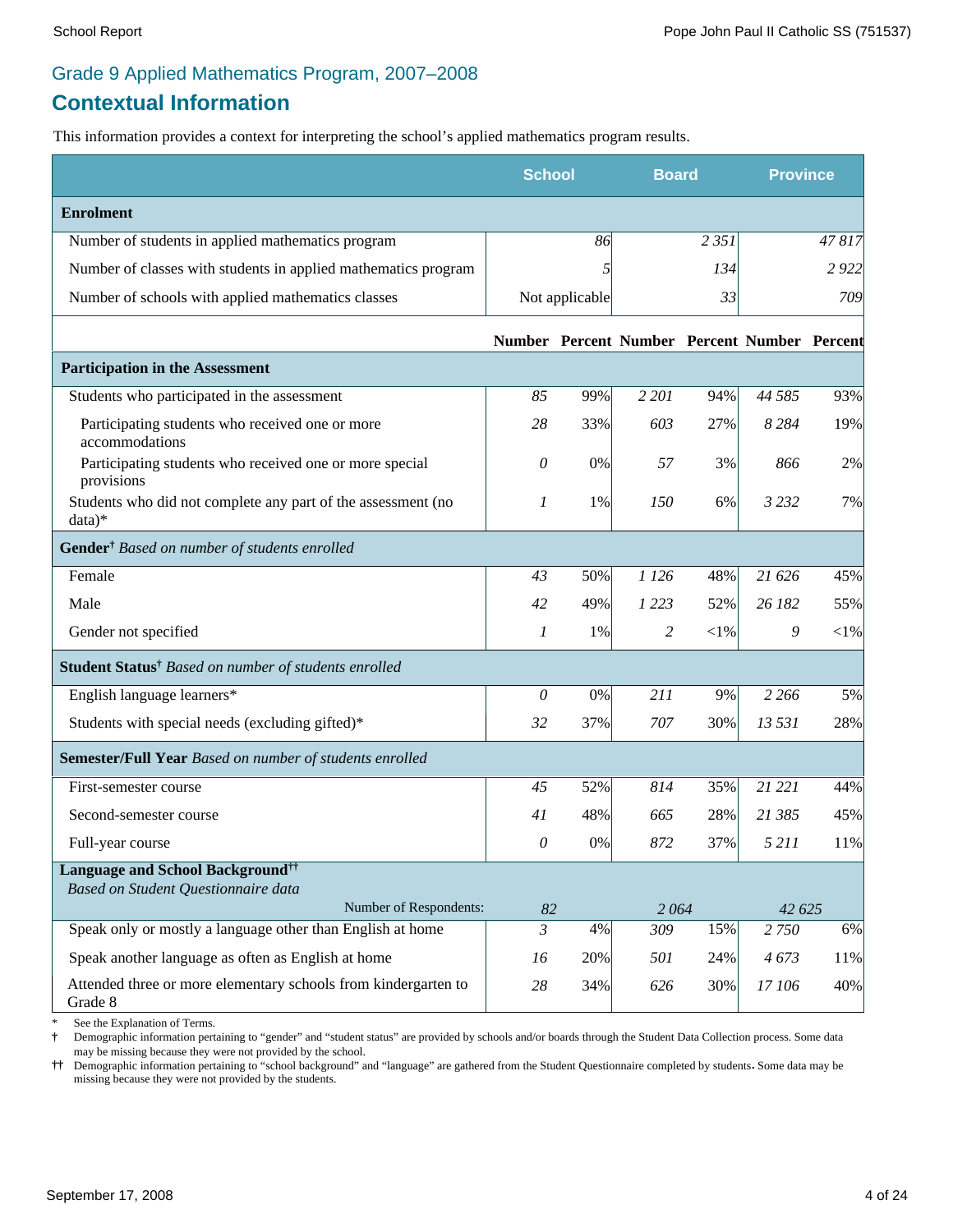# **Results for All Students** Grade 9 Applied Mathematics Program, 2007–2008



## **Results for Participating Students (excludes "no data" category)**

| <b>Participating Students,</b><br>2007-2008**                                        |                     |               |                         |                           |  |  |  |
|--------------------------------------------------------------------------------------|---------------------|---------------|-------------------------|---------------------------|--|--|--|
| Number of Students                                                                   | <b>School</b><br>85 |               | <b>Board</b><br>2 2 0 1 | <b>Province</b><br>44 585 |  |  |  |
|                                                                                      | #                   | $\frac{0}{0}$ | $\frac{0}{0}$           | $\%$                      |  |  |  |
| Level 4                                                                              |                     | 1%            | 4%                      | 5%                        |  |  |  |
| Level 3                                                                              |                     | 8%            | 25%                     | 31%                       |  |  |  |
| Level 2                                                                              | 36                  | 42%           | 39%                     | 39%                       |  |  |  |
| Level 1                                                                              | 27                  | 32%           | 20%                     | 17%                       |  |  |  |
| <b>Below Level 1</b>                                                                 | 14                  | 16%           | 11%                     | 8%                        |  |  |  |
| <b>At or Above</b><br>9%<br><b>Provincial Standard</b><br>(Levels 3 and 4) $\dagger$ |                     |               | 30%                     | 37%                       |  |  |  |



\* Because percentages in tables and graphs are rounded, and because graphs do not show all reporting categories, percentages may not add to 100.

Because percentages in tables and graphs are rounded, percentages may not add to 100.

† These percentages are based on the actual number of students and cannot be calculated simply by adding the rounded percentages of students at Levels 3 and 4.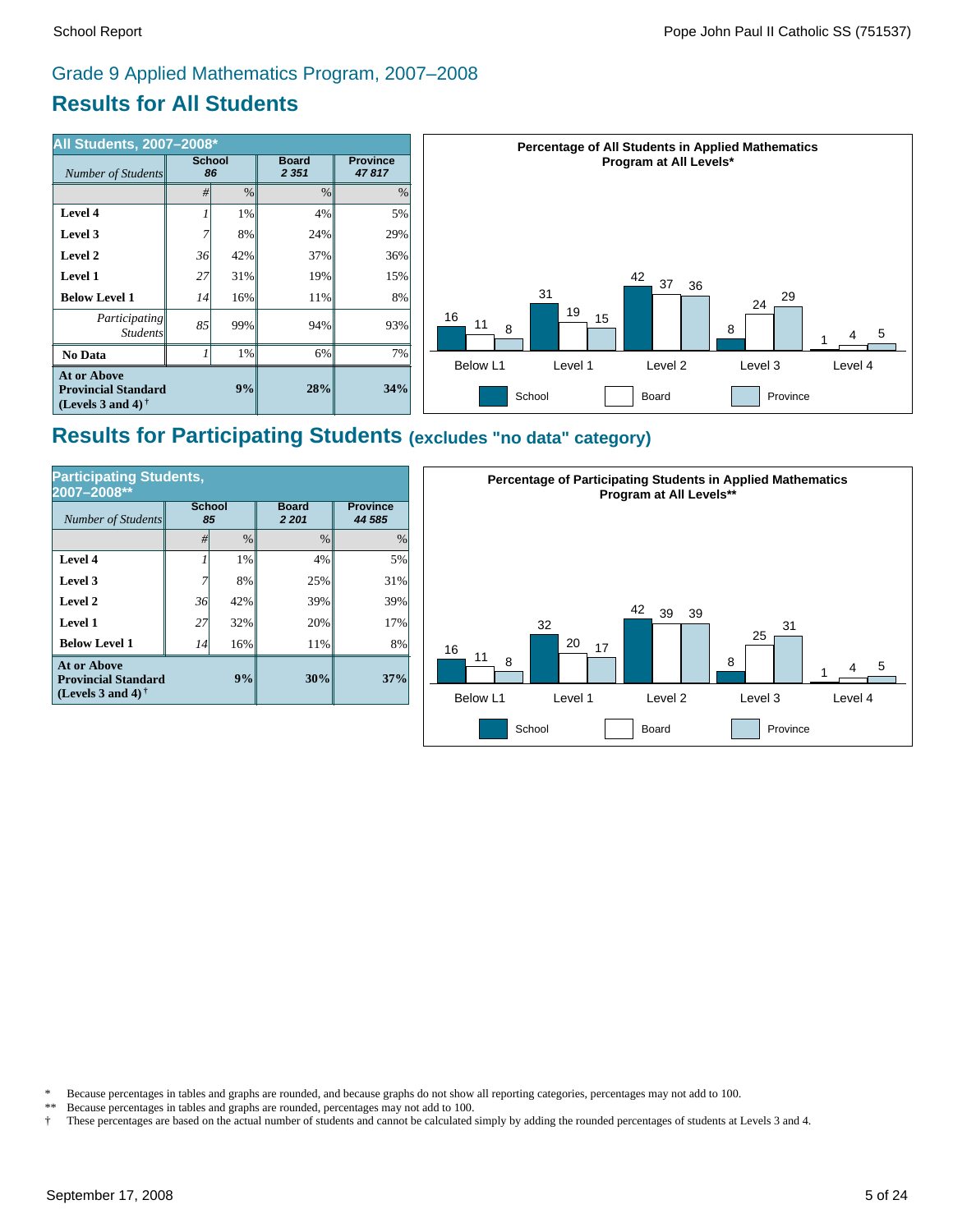# **Results by Gender††** Grade 9 Applied Mathematics Program, 2007–2008

| All Students, 2007-2008: School by Gender*                                                           |    |                     |            |      |  |  |
|------------------------------------------------------------------------------------------------------|----|---------------------|------------|------|--|--|
| Number of Students                                                                                   |    | <b>Female</b><br>43 | Male<br>42 |      |  |  |
|                                                                                                      | #  | $\frac{0}{0}$       | #          | $\%$ |  |  |
| Level 4                                                                                              | 0  | 0%                  |            | 2%   |  |  |
| Level 3                                                                                              | 2  | 5%                  | 5          | 12%  |  |  |
| Level 2                                                                                              | 23 | 53%                 | 12         | 29%  |  |  |
| Level 1                                                                                              | 14 | 33%                 | 13         | 31%  |  |  |
| <b>Below Level 1</b>                                                                                 | 4  | 9%                  | 10         | 24%  |  |  |
| Participating<br><b>Students</b>                                                                     | 43 | 100%                | 41         | 98%  |  |  |
| <b>No Data</b>                                                                                       | 0  | 0%                  | 1          | 2%   |  |  |
| <b>At or Above</b><br><b>Provincial Standard</b><br>(Levels 3 and 4) <sup><math>\dagger</math></sup> |    | 14%                 |            |      |  |  |

| All Students, 2007-2008: Board by Gender*                                                            |               |               |         |         |  |  |
|------------------------------------------------------------------------------------------------------|---------------|---------------|---------|---------|--|--|
| <b>Number of Students</b>                                                                            | <b>Female</b> | 1 1 2 6       | Male    | 1 2 2 3 |  |  |
|                                                                                                      | #             | $\frac{0}{0}$ | #       | $\%$    |  |  |
| Level 4                                                                                              | 31            | 3%            | 62      | 5%      |  |  |
| Level 3                                                                                              | 242           | 21%           | 318     | 26%     |  |  |
| Level 2                                                                                              | 440           | 39%           | 421     | 34%     |  |  |
| <b>Level 1</b>                                                                                       | 218           | 19%           | 218     | 18%     |  |  |
| <b>Below Level 1</b>                                                                                 | 135           | 12%           | 114     | 9%      |  |  |
| Participating<br><b>Students</b>                                                                     | 1 066         | 95%           | 1 1 3 3 | 93%     |  |  |
| No Data                                                                                              | 60            | 5%            | 90      | 7%      |  |  |
| <b>At or Above</b><br><b>Provincial Standard</b><br>(Levels 3 and 4) <sup><math>\dagger</math></sup> |               | 31%           |         |         |  |  |

| All Students, 2007-2008: Province by Gender*                                      |               |               |                       |               |  |  |
|-----------------------------------------------------------------------------------|---------------|---------------|-----------------------|---------------|--|--|
| Number of Students                                                                | <b>Female</b> | 21 626        | <b>Male</b><br>26 182 |               |  |  |
|                                                                                   | #             | $\frac{0}{0}$ | #                     | $\frac{0}{0}$ |  |  |
| Level 4                                                                           | 792           | 4%            | 1 500                 | 6%            |  |  |
| Level 3                                                                           | 5981          | 28%           | 8018                  | 31%           |  |  |
| Level 2                                                                           | 8273          | 38%           | 9013                  | 34%           |  |  |
| <b>Level 1</b>                                                                    | 3 5 5 1       | 16%           | 3810                  | 15%           |  |  |
| <b>Below Level 1</b>                                                              | 1 591         | 7%            | 2047                  | 8%            |  |  |
| Participating<br><b>Students</b>                                                  | 20 188        | 93%           | 24 388                | 93%           |  |  |
| No Data                                                                           | 1438          | 7%            | 1794                  | 7%            |  |  |
| <b>At or Above</b><br><b>Provincial Standard</b><br>(Levels 3 and 4) $^{\dagger}$ |               | 36%           |                       |               |  |  |







\* Because percentages in tables and graphs are rounded, and because graphs do not show all reporting categories, percentages may not add to 100.

† These percentages are based on the actual number of students and cannot be calculated simply by adding the rounded percentages of students at Levels 3 and 4.

†† Includes only students for whom gender data were available.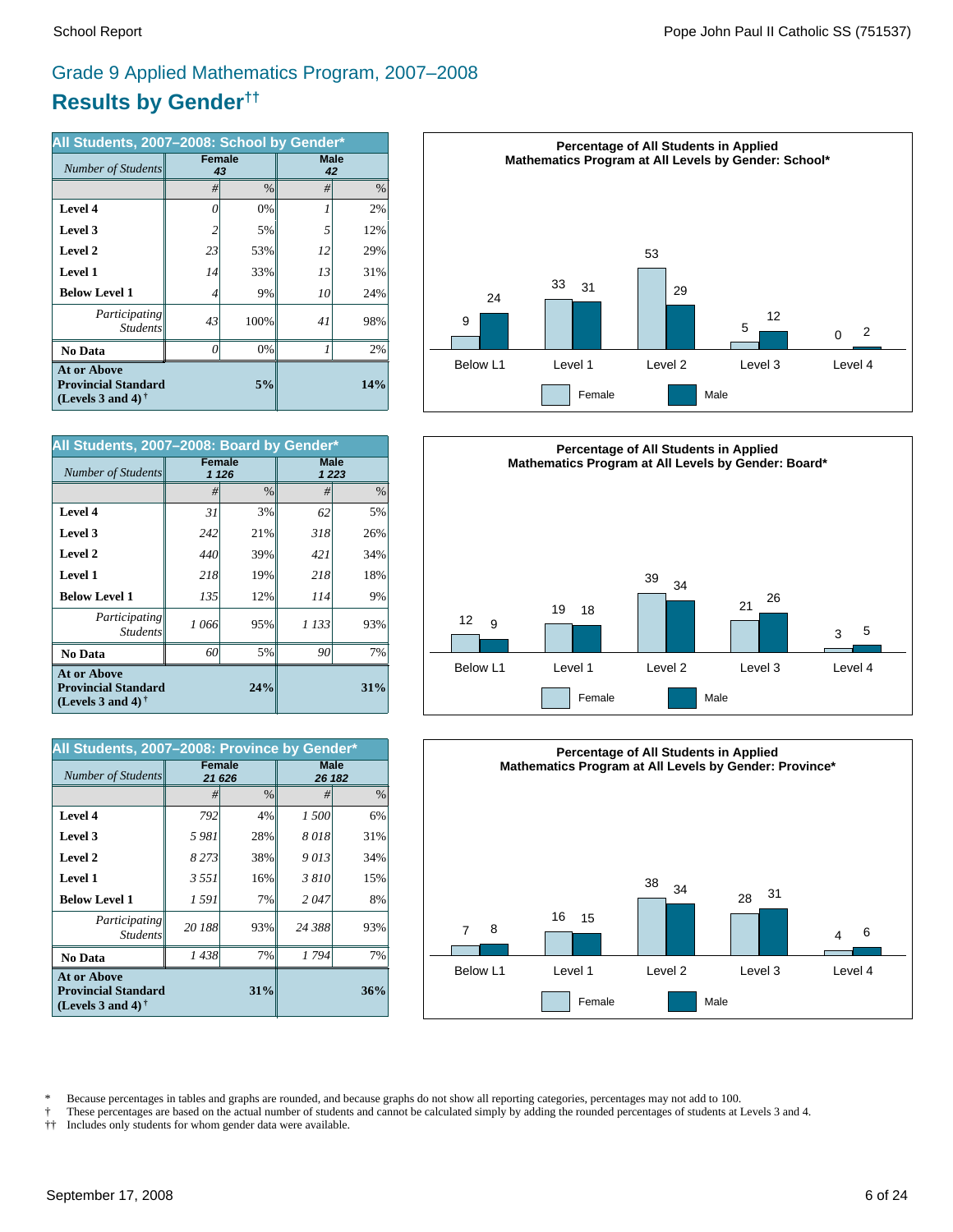### Grade 9 Academic Mathematics Program, 2007–2008

# **Contextual Information**

This information provides a context for interpreting the school's academic mathematics program results.

|                                                                           | <b>School</b> |                | <b>Board</b>                                 |      | <b>Province</b> |            |
|---------------------------------------------------------------------------|---------------|----------------|----------------------------------------------|------|-----------------|------------|
| <b>Enrolment</b>                                                          |               |                |                                              |      |                 |            |
| Number of students in academic mathematics program                        |               | 281            |                                              | 4633 |                 | 100 823    |
| Number of classes with students in academic mathematics<br>program        |               | 10             |                                              | 185  |                 | 4 1 1 6    |
| Number of schools with academic mathematics classes                       |               | Not applicable |                                              | 32   |                 | 686        |
|                                                                           |               |                | Number Percent Number Percent Number Percent |      |                 |            |
| <b>Participation in the Assessment</b>                                    |               |                |                                              |      |                 |            |
| Students who participated in the assessment                               | 280           | 100%           | 4 5 9 9                                      | 99%  | 99 791          | 99%        |
| Participating students who received one or more<br>accommodations         | 14            | 5%             | 148                                          | 3%   | 2678            | 3%         |
| Participating students who received one or more special<br>provisions     | 0             | $0\%$          | 51                                           | 1%   | 1463            | 1%         |
| Students who did not complete any part of the assessment (no<br>$data)*$  | 1             | ${<}1\%$       | 34                                           | 1%   | 1032            | 1%         |
| Gender <sup>†</sup> Based on number of students enrolled                  |               |                |                                              |      |                 |            |
| Female                                                                    | 143           | 51%            | 2 4 0 5                                      | 52%  | 51 367          | 51%        |
| Male                                                                      | 138           | 49%            | 2 2 2 8                                      | 48%  | 49 452          | 49%        |
| Gender not specified                                                      | $\mathcal O$  | $0\%$          | $\theta$                                     | 0%   | 4               | $<\!\!1\%$ |
| Student Status <sup>†</sup> Based on number of students enrolled          |               |                |                                              |      |                 |            |
| English language learners*                                                | 0             | $0\%$          | 159                                          | 3%   | 3 5 3 6         | 4%         |
| Students with special needs (excluding gifted)*                           | 17            | 6%             | 158                                          | 3%   | 4 3 0 4         | 4%         |
| Semester/Full Year Based on number of students enrolled                   |               |                |                                              |      |                 |            |
| First-semester course                                                     | 168           | 60%            | 1409                                         | 30%  | 43 692          | 43%        |
| Second-semester course                                                    | 113           | 40%            | 1437                                         | 31%  | 43 076          | 43%        |
| Full-year course                                                          | $\mathcal O$  | $0\%$          | 1787                                         | 39%  | 14 055          | 14%        |
| <b>Language and School Background</b> <sup>††</sup>                       |               |                |                                              |      |                 |            |
| Based on Student Questionnaire data<br>Number of Respondents:             | 263           |                | 4 4 3 5                                      |      | 97 060          |            |
| Speak only or mostly a language other than English at home                | 26            | 10%            | 617                                          | 14%  | 8608            | 9%         |
| Speak another language as often as English at home                        | 56            | 21%            | 960                                          | 22%  | 13 5 24         | 14%        |
| Attended three or more elementary schools from kindergarten to<br>Grade 8 | 95            | 36%            | 1 199                                        | 27%  | 34 377          | 35%        |

See the Explanation of Terms.

**†** Demographic information pertaining to "gender" and "student status" are provided by schools and/or boards through the Student Data Collection process. Some data may be missing because they were not provided by the school.

**††** Demographic information pertaining to "school background" and "language" are gathered from the Student Questionnaire completed by students**.** Some data may be missing because they were not provided by the students.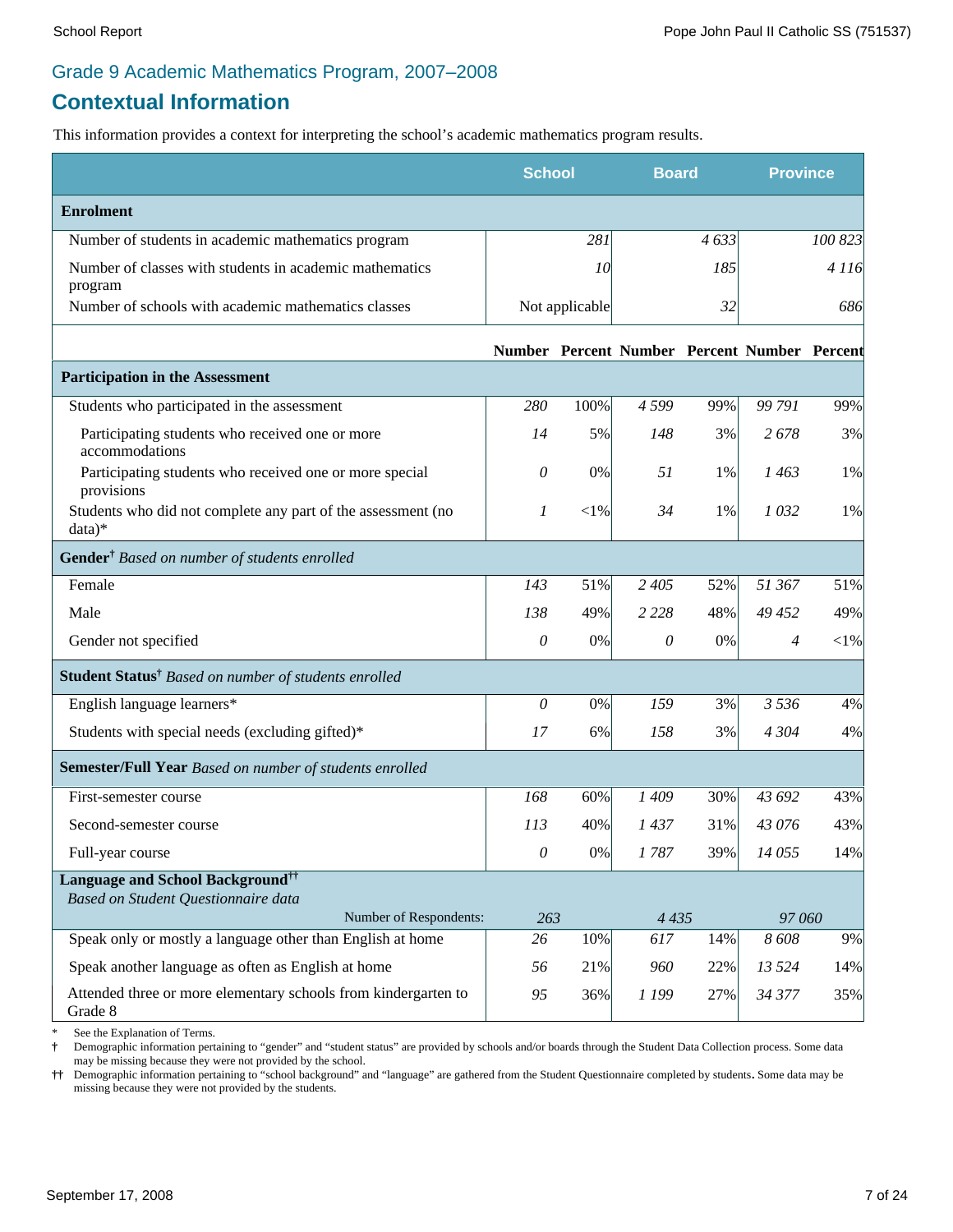# Grade 9 Academic Mathematics Program, 2007–2008

# **Results for All Students**

| <b>All Students, 2007-2008*</b>                                                                      |                      |         |                      |                            | <b>Percentage of All Students in Academic Mathematics</b> |  |  |  |
|------------------------------------------------------------------------------------------------------|----------------------|---------|----------------------|----------------------------|-----------------------------------------------------------|--|--|--|
| Number of Students                                                                                   | <b>School</b><br>281 |         | <b>Board</b><br>4633 | <b>Province</b><br>100 823 | Program at All Levels*                                    |  |  |  |
|                                                                                                      | #                    | $\%$    | $\%$                 | $\%$                       |                                                           |  |  |  |
| Level 4                                                                                              | 10 <sup>l</sup>      | $4\%$   | 7%                   | 8%                         |                                                           |  |  |  |
| Level 3                                                                                              | 156                  | 56%     | 65%                  | 68%                        | 68<br>65                                                  |  |  |  |
| Level 2                                                                                              | 61                   | 22%     | 18%                  | 16%                        | 56                                                        |  |  |  |
| <b>Level 1</b>                                                                                       | 45                   | $16\%$  | 9%                   | 7%1                        |                                                           |  |  |  |
| <b>Below Level 1</b>                                                                                 |                      | 3%      | $1\%$                | 1%                         | 22                                                        |  |  |  |
| Participating<br><i>Students</i>                                                                     | 280                  | $100\%$ | 99%                  | 99%                        | 18<br>16<br>16<br>9<br>8<br>3                             |  |  |  |
| No Data                                                                                              |                      | <1%     | 1%                   | $1\%$                      | Below L1<br>Level 4<br>Level 2<br>Level 3<br>Level 1      |  |  |  |
| <b>At or Above</b><br><b>Provincial Standard</b><br>(Levels 3 and 4) <sup><math>\dagger</math></sup> |                      | 59%     | 72%                  | 75%                        | School<br>Board<br>Province                               |  |  |  |

## **Results for Participating Students (excludes "no data" category)**

| <b>Participating Students,</b><br>2007-2008**                                         |                      |               |                      |                          |  |  |  |
|---------------------------------------------------------------------------------------|----------------------|---------------|----------------------|--------------------------|--|--|--|
| <b>Number of Students</b>                                                             | <b>School</b><br>280 |               | <b>Board</b><br>4599 | <b>Province</b><br>99791 |  |  |  |
|                                                                                       | #                    | $\frac{0}{0}$ | $\frac{0}{0}$        | $\frac{0}{0}$            |  |  |  |
| Level 4                                                                               | 10                   | 4%            | 7%                   | 8%                       |  |  |  |
| Level 3                                                                               | 156                  | 56%           | 65%                  | 68%                      |  |  |  |
| Level 2                                                                               | 61                   | 22%           | 18%                  | 16%                      |  |  |  |
| Level 1                                                                               | 45                   | 16%           | 9%                   | 7%                       |  |  |  |
| <b>Below Level 1</b>                                                                  | 8                    | 3%            | 1%                   | 1%                       |  |  |  |
| <b>At or Above</b><br>59%<br><b>Provincial Standard</b><br>(Levels 3 and 4) $\dagger$ |                      |               | 72%                  | 76%                      |  |  |  |



\* Because percentages in tables and graphs are rounded, and because graphs do not show all reporting categories, percentages may not add to 100.<br>\*\* Because percentages in tables and graphs are rounded, percentages may not

Because percentages in tables and graphs are rounded, percentages may not add to 100.

† These percentages are based on the actual number of students and cannot be calculated simply by adding the rounded percentages of students at Levels 3 and 4.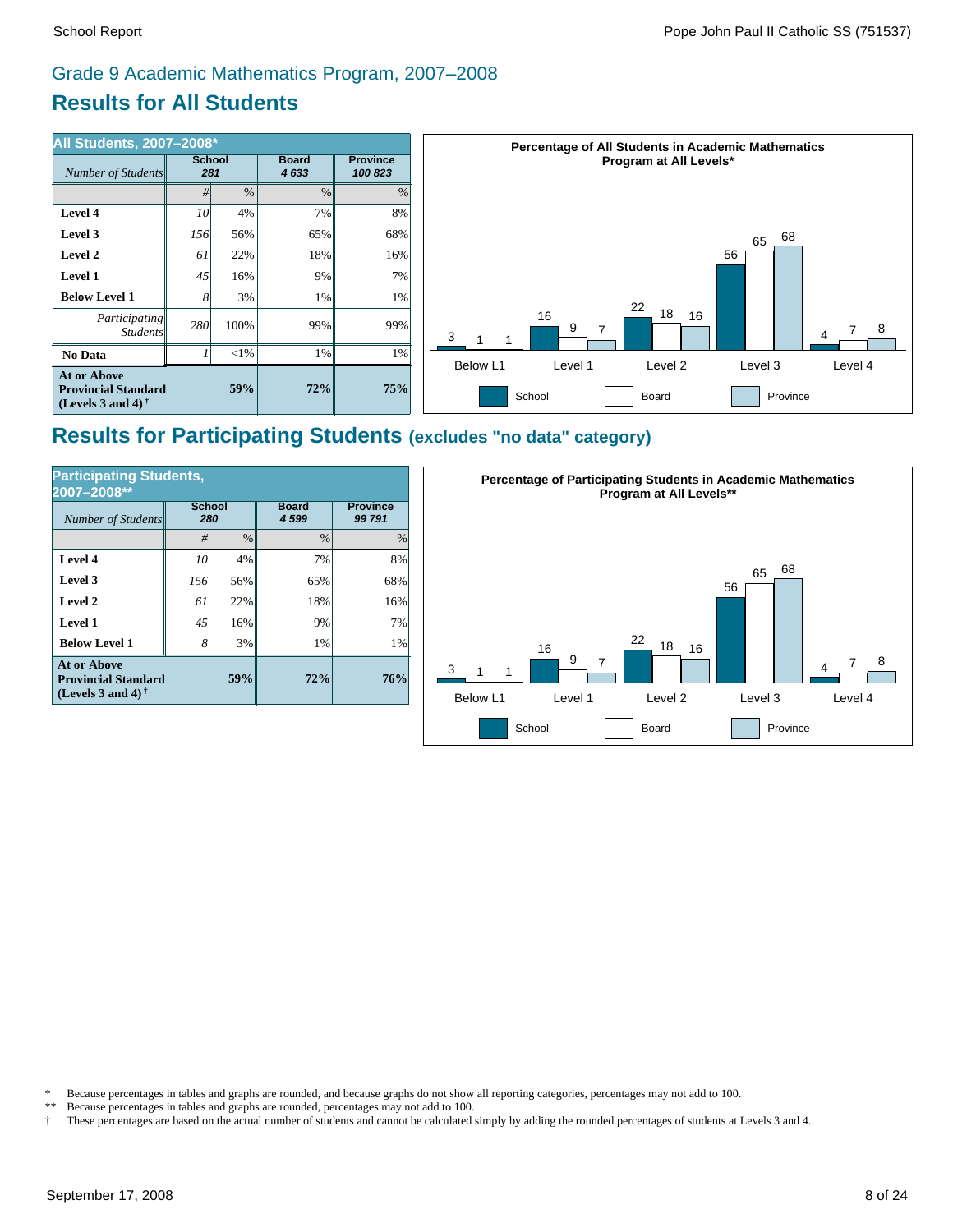# **Results by Gender††** Grade 9 Academic Mathematics Program, 2007–2008

| All Students, 2007-2008: School by Gender*                                                           |               |               |             |      |  |  |
|------------------------------------------------------------------------------------------------------|---------------|---------------|-------------|------|--|--|
| Number of Students                                                                                   | <b>Female</b> | 143           | <b>Male</b> | 138  |  |  |
|                                                                                                      | #             | $\frac{0}{0}$ | #           | $\%$ |  |  |
| Level 4                                                                                              | 7             | 5%            | 3           | 2%   |  |  |
| Level 3                                                                                              | 76            | 53%           | 80          | 58%  |  |  |
| Level 2                                                                                              | 37            | 26%           | 24          | 17%  |  |  |
| <b>Level 1</b>                                                                                       | 20            | 14%           | 25          | 18%  |  |  |
| <b>Below Level 1</b>                                                                                 | 2             | 1%            | 6           | 4%   |  |  |
| Participating<br><b>Students</b>                                                                     | 142           | 99%           | 138         | 100% |  |  |
| <b>No Data</b>                                                                                       |               | 1%            | O           | 0%   |  |  |
| <b>At or Above</b><br><b>Provincial Standard</b><br>(Levels 3 and 4) <sup><math>\dagger</math></sup> |               | 58%           |             | 60%  |  |  |

| All Students, 2007-2008: Board by Gender*                                      |                          |      |                        |     |  |  |
|--------------------------------------------------------------------------------|--------------------------|------|------------------------|-----|--|--|
| <b>Number of Students</b>                                                      | <b>Female</b><br>2 4 0 5 |      | <b>Male</b><br>2 2 2 8 |     |  |  |
|                                                                                | #                        | $\%$ | #                      | %   |  |  |
| Level 4                                                                        | 139                      | 6%   | 182                    | 8%  |  |  |
| Level 3                                                                        | 1540                     | 64%  | 1 461                  | 66% |  |  |
| Level 2                                                                        | 478                      | 20%  | 352                    | 16% |  |  |
| Level 1                                                                        | 217                      | 9%   | 187                    | 8%  |  |  |
| <b>Below Level 1</b>                                                           | 16                       | 1%   | 27                     | 1%  |  |  |
| Participating<br><b>Students</b>                                               | 2 3 9 0                  | 99%  | 2 2 0 9                | 99% |  |  |
| <b>No Data</b>                                                                 | 15                       | 1%   | 19                     | 1%  |  |  |
| <b>At or Above</b><br><b>Provincial Standard</b><br>(Levels 3 and 4) $\dagger$ |                          | 74%  |                        |     |  |  |

| All Students, 2007-2008: Province by Gender*                                      |                         |               |             |        |  |  |  |
|-----------------------------------------------------------------------------------|-------------------------|---------------|-------------|--------|--|--|--|
| Number of Students                                                                | <b>Female</b><br>51 367 |               | <b>Male</b> | 49 452 |  |  |  |
|                                                                                   | #                       | $\frac{0}{0}$ | #           | $\%$   |  |  |  |
| Level 4                                                                           | 3 3 2 7                 | 6%            | 4 3 5 0     | 9%     |  |  |  |
| Level 3                                                                           | 34 5 19                 | 67%           | 33 758      | 68%    |  |  |  |
| Level 2                                                                           | 8969                    | 17%           | 7362        | 15%    |  |  |  |
| Level 1                                                                           | 3823                    | 7%            | 3 1 2 1     | 6%     |  |  |  |
| <b>Below Level 1</b>                                                              | 212                     | $<$ 1%        | 346         | $1\%$  |  |  |  |
| Participating<br><b>Students</b>                                                  | 50 850                  | 99%           | 48 937      | 99%    |  |  |  |
| <b>No Data</b>                                                                    | 517                     | 1%            | 515         | $1\%$  |  |  |  |
| <b>At or Above</b><br><b>Provincial Standard</b><br>(Levels 3 and 4) $^{\dagger}$ |                         | 77%           |             |        |  |  |  |







<sup>\*</sup> Because percentages in tables and graphs are rounded, and because graphs do not show all reporting categories, percentages may not add to 100.

† These percentages are based on the actual number of students and cannot be calculated simply by adding the rounded percentages of students at Levels 3 and 4.<br>†† Includes only students for whom gender data were available.

Includes only students for whom gender data were available.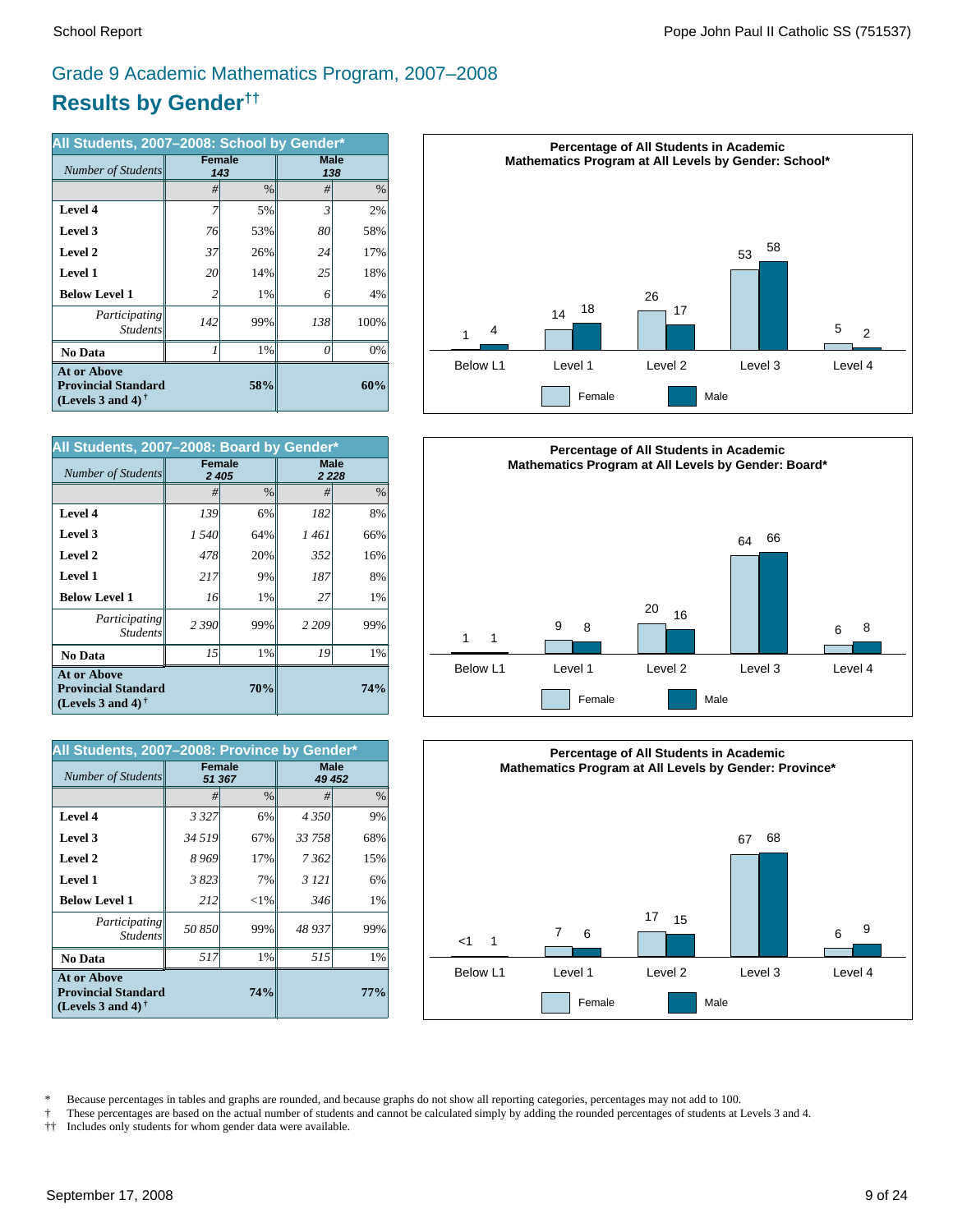### Results over Time, 2003–2004 to 2007–2008

### Contextual Information for School: Applied Mathematics Program

This information provides a context for interpreting the school's results over the past five years.

|                                                                           |     |                           |                | 2003-2004 2004-2005 2005-2006 2006-2007 2007-2008 |     |
|---------------------------------------------------------------------------|-----|---------------------------|----------------|---------------------------------------------------|-----|
| <b>Enrolment</b>                                                          |     |                           |                |                                                   |     |
| Number of students in applied mathematics program                         | 58  | 66                        | 75             | 60                                                | 86  |
| Number of classes with students in applied mathematics program            | 3   | $\vert 5 \vert$           | $\overline{4}$ | $\overline{\mathbf{3}}$                           | 5   |
| <b>Participation in the Assessment</b>                                    |     |                           |                |                                                   |     |
| Students who participated in the assessment                               | 98% | 92%                       | 89%            | 93%                                               | 99% |
| Participating students who received one or more accommodations            | 35% | 43%                       | 40%            | 39%                                               | 33% |
| Participating students who received one or more special<br>provisions     | 0%  | 0%                        | $0\%$          | 0%                                                | 0%  |
| Students who did not complete any part of the assessment (no<br>$data)*$  | 0%  | 8%                        | 3%             | 7%                                                | 1%  |
| Students who were exempted*                                               | 2%  | 0%                        | 8%             | ---++                                             |     |
| Gender <sup>†</sup> Based on number of students enrolled                  |     |                           |                |                                                   |     |
| Female                                                                    | 47% | 33%                       | 41%            | 45%                                               | 50% |
| Male                                                                      | 53% | 61%                       | 59%            | 55%                                               | 49% |
| Gender not specified                                                      | 0%  | 6%                        | 0%             | 0%                                                | 1%  |
| Student Status <sup>†</sup> Based on number of students enrolled          |     |                           |                |                                                   |     |
| English language learners*                                                | 0%  | 0%                        | 0%             | 0%                                                | 0%  |
| Students with special needs (excluding gifted)*                           | 36% | 52%                       | 53%            | 35%                                               | 37% |
| Semester/Full Year Based on number of students enrolled                   |     |                           |                |                                                   |     |
| First-semester course                                                     | 62% | 30%                       | 28%            | 42%                                               | 52% |
| Second-semester course                                                    | 38% | 70%                       | 72%            | 58%                                               | 48% |
| Full-year course                                                          | 0%  | 0%                        | 0%             | 0%                                                | 0%  |
| <b>Language and School Background</b> <sup>††</sup>                       |     |                           |                |                                                   |     |
| Based on Student Questionnaire data<br>Number of Respondents:             | n/a | n/a                       | n/a            | 51                                                | 82  |
| Speak only or mostly a language other than English at home                |     |                           |                | 8%                                                | 4%  |
| Speak another language as often as English at home                        |     | Information not available |                | 14%                                               | 20% |
| Attended three or more elementary schools from kindergarten to<br>Grade 8 |     |                           |                | 33%                                               | 34% |

See the Explanation of Terms.

**†** Demographic information pertaining to "gender" and "student status" are provided by schools and/or boards through the Student Data Collection process. Some data may be missing because they were not provided by the school.

 $\biguparrow$  Beginning in 2006–2007, exemptions have not been permitted.

**††** Demographic information pertaining to "school background" and "language" are gathered from the Student Questionnaire completed by students. Some data may be missing because they were not provided by the students.

n/a Information not available.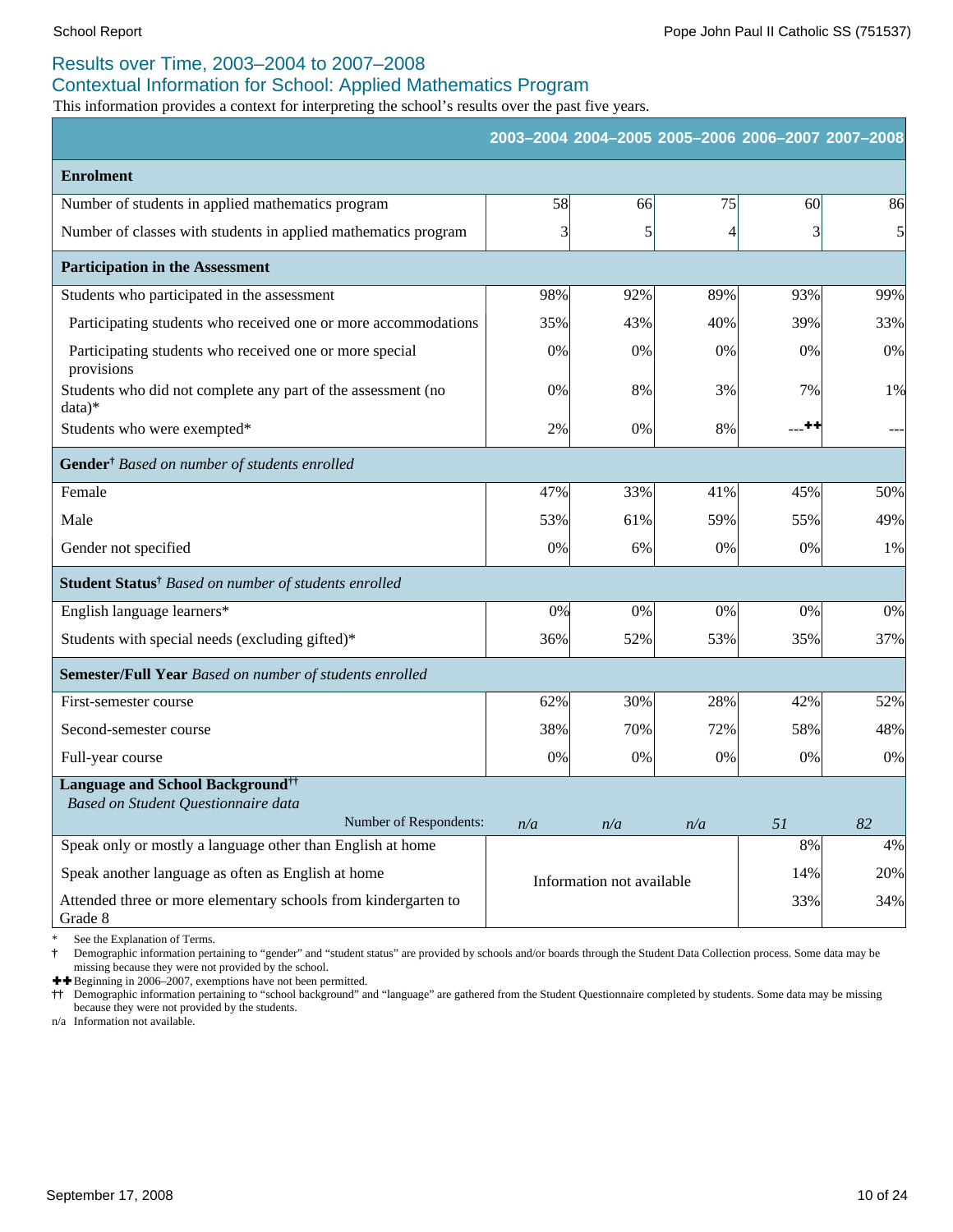#### Results over Time, 2004–2005 to 2007–2008

# **Applied Mathematics Program for All Students\*\***

| School*                                                                                              |             |             |             |             |
|------------------------------------------------------------------------------------------------------|-------------|-------------|-------------|-------------|
| Year                                                                                                 | $'04 - '05$ | $'05 - '06$ | $'06 - '07$ | $'07 - '08$ |
| Number of Students                                                                                   | 66          | 75          | 60          | 86          |
| Level 4                                                                                              | 0%          | 3%          | 0%          | 1%          |
| Level 3                                                                                              | 9%          | 17%         | 17%         | 8%          |
| Level 2                                                                                              | 23%         | 43%         | 45%         | 42%         |
| Level 1                                                                                              | 32%         | 13%         | 23%         | 31%         |
| <b>Below Level 1</b>                                                                                 | 29%         | 13%         | 8%          | 16%         |
| <b>Participating Students</b>                                                                        | 92%         | 89%         | 93%         | 99%         |
| No Data                                                                                              | 8%          | 3%          | 7%          | 1%          |
| Exempt <sup>+</sup>                                                                                  | 0%          | 8%          |             |             |
| <b>At or Above</b><br><b>Provincial Standard</b><br>(Levels 3 and 4) <sup><math>\dagger</math></sup> | 9%          | 20%         | 17%         | 9%          |

| Board*                                                                                               |             |             |             |             |
|------------------------------------------------------------------------------------------------------|-------------|-------------|-------------|-------------|
| Year                                                                                                 | $'04 - '05$ | $'05 - '06$ | $'06 - '07$ | $'07 - '08$ |
| Number of Students                                                                                   | 2472        | 2 2 1 4     | 2 2 4 9     | 2 3 5 1     |
| Level 4                                                                                              | ${<}1\%$    | 4%          | 3%          | 4%          |
| Level 3                                                                                              | 20%         | 27%         | 24%         | 24%         |
| Level 2                                                                                              | 34%         | 34%         | 38%         | 37%         |
| Level 1                                                                                              | 22%         | 15%         | 18%         | 19%         |
| <b>Below Level 1</b>                                                                                 | 15%         | 9%          | 10%         | 11%         |
| <b>Participating Students</b>                                                                        | 91%         | 89%         | 93%         | 94%         |
| No Data                                                                                              | 6%          | 8%          | 7%          | 6%          |
| Exempt <sup>+</sup>                                                                                  | 3%          | 4%          |             |             |
| <b>At or Above</b><br><b>Provincial Standard</b><br>(Levels 3 and 4) <sup><math>\dagger</math></sup> | 20%         | 30%         | 27%         | 28%         |

| <b>Province*</b>                                                                                     |             |             |             |             |
|------------------------------------------------------------------------------------------------------|-------------|-------------|-------------|-------------|
| Year                                                                                                 | $'04 - '05$ | $'05 - '06$ | $'06 - '07$ | $'07 - '08$ |
| Number of Students                                                                                   | 51 155      | 50 687      | 49 056      | 47817       |
| Level 4                                                                                              | ${<}1\%$    | 5%          | 5%          | 5%          |
| Level 3                                                                                              | 26%         | 31%         | 30%         | 29%         |
| Level 2                                                                                              | 37%         | 34%         | 36%         | 36%         |
| Level 1                                                                                              | 19%         | 14%         | 14%         | 15%         |
| <b>Below Level 1</b>                                                                                 | 10%         | 7%          | 7%          | 8%          |
| <b>Participating Students</b>                                                                        | 93%         | 90%         | 91%         | 93%         |
| No Data                                                                                              | 6%          | 8%          | 9%          | 7%          |
| Exempt <sup>+</sup>                                                                                  | 1%          | 2%          | ---         |             |
| <b>At or Above</b><br><b>Provincial Standard</b><br>(Levels 3 and 4) <sup><math>\dagger</math></sup> | 27%         | 35%         | 35%         | 34%         |







\* Because percentages in tables and graphs are rounded, and because graphs do not show all reporting categories, percentages may not add to 100.

Note that significant revisions were made to applied program courses in 2005 as reflected in *The Ontario Curriculum, Grades 9 and 10: Mathematics* (revised 2005).

- † These percentages are based on the actual number of students and cannot be calculated simply by adding the rounded percentages of students at Levels 3 and 4.<br>► In 2006–2007, students who were coded "exempt" were placed
- In 2006-2007, students who were coded "exempt" were placed in the "no data" category. Since this may affect the percentage of students for whom no data is available, the results may not be comparable with those of previous years.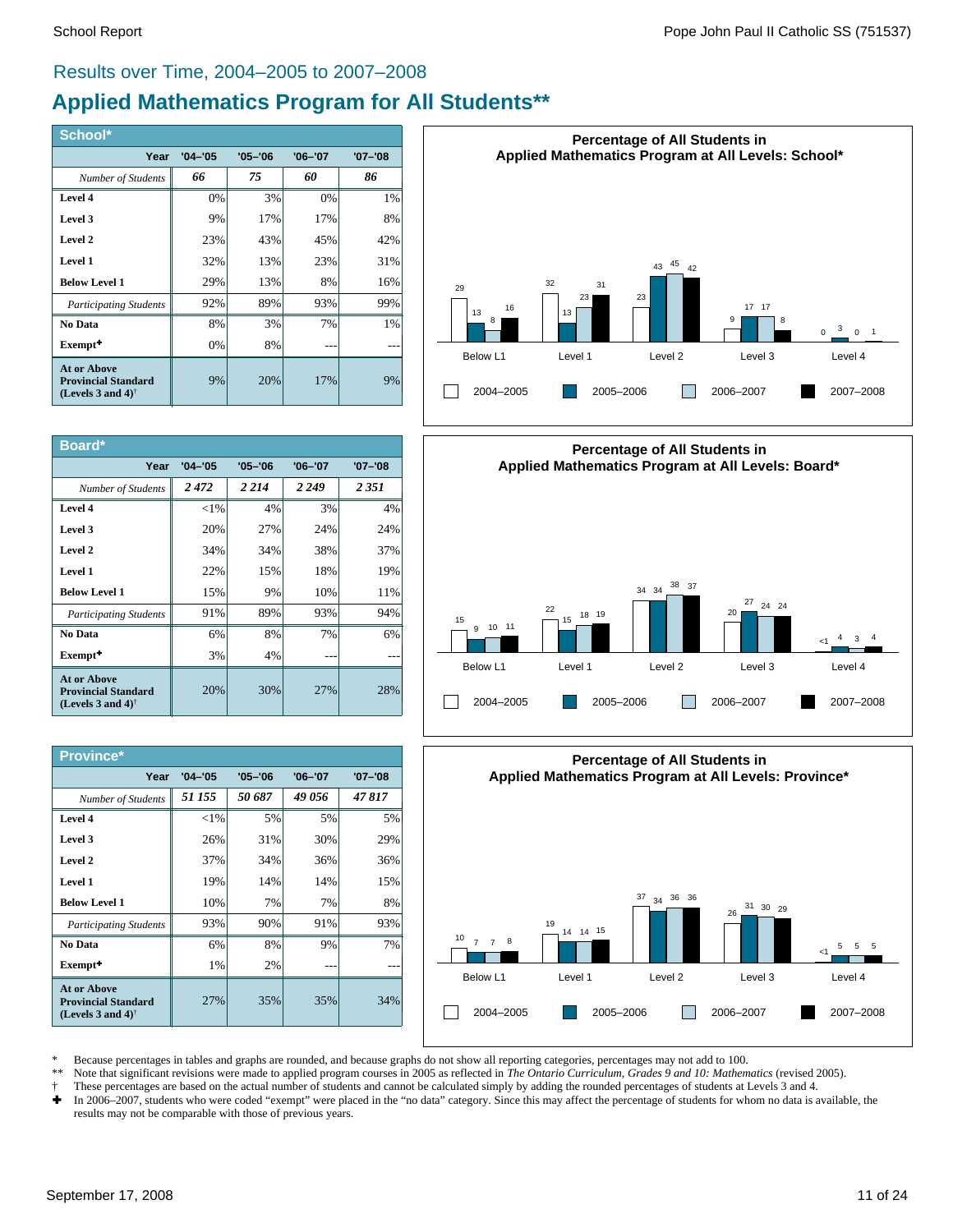### Results over Time, 2003–2004 to 2007–2008

#### Contextual Information for School: Academic Mathematics Program

This information provides a context for interpreting the school's results over the past five years.

|                                                                           |          |                           | 2003-2004 2004-2005 2005-2006 2006-2007 2007-2008 |           |                 |
|---------------------------------------------------------------------------|----------|---------------------------|---------------------------------------------------|-----------|-----------------|
| <b>Enrolment</b>                                                          |          |                           |                                                   |           |                 |
| Number of students in academic mathematics program                        | 237      | 267                       | 256                                               | 265       | 281             |
| Number of classes with students in academic mathematics<br>program        | 9        | 11                        | 9                                                 | <b>10</b> | 10 <sup>l</sup> |
| <b>Participation in the Assessment</b>                                    |          |                           |                                                   |           |                 |
| Students who participated in the assessment                               | 100%     | 99%                       | 99%                                               | 98%       | 100%            |
| Participating students who received one or more accommodations            | 1%       | 2%                        | 5%                                                | 3%        | 5%              |
| Participating students who received one or more special<br>provisions     | 0%       | 0%                        | 0%                                                | 0%        | 0%              |
| Students who did not complete any part of the assessment (no<br>$data)*$  | ${<}1\%$ | 1%                        | 1%                                                | 2%        | ${<}1\%$        |
| Students who were exempted*                                               | 0%       | 0%                        | $0\%$                                             | --**      | $--$            |
| Gender <sup>†</sup> Based on number of students enrolled                  |          |                           |                                                   |           |                 |
| Female                                                                    | 45%      | 53%                       | 45%                                               | 47%       | 51%             |
| Male                                                                      | 53%      | 45%                       | 55%                                               | 53%       | 49%             |
| Gender not specified                                                      | 2%       | 2%                        | 0%                                                | $0\%$     | 0%              |
| Student Status <sup>†</sup> Based on number of students enrolled          |          |                           |                                                   |           |                 |
| English language learners*                                                | $<$ 1%   | 1%                        | 0%                                                | 0%        | 0%              |
| Students with special needs (excluding gifted)*                           | 3%       | 5%                        | 7%                                                | 5%        | 6%              |
| Semester/Full Year Based on number of students enrolled                   |          |                           |                                                   |           |                 |
| First-semester course                                                     | 54%      | 56%                       | 54%                                               | 51%       | 60%             |
| Second-semester course                                                    | 46%      | 44%                       | 46%                                               | 49%       | 40%             |
| Full-year course                                                          | 0%       | 0%                        | 0%                                                | 0%        | 0%              |
| Language and School Background <sup>††</sup>                              |          |                           |                                                   |           |                 |
| Based on Student Questionnaire data<br>Number of Respondents:             | n/a      | n/a                       | n/a                                               | 258       | 263             |
| Speak only or mostly a language other than English at home                |          |                           |                                                   | 8%        | 10%             |
| Speak another language as often as English at home                        |          | Information not available |                                                   | 20%       | 21%             |
| Attended three or more elementary schools from kindergarten to<br>Grade 8 |          |                           |                                                   | 38%       | 36%             |

See the Explanation of Terms.

**†** Demographic information pertaining to "gender" and "student status" are provided by schools and/or boards through the Student Data Collection process. Some data may be missing because they were not provided by the school.

 $\blacktriangle$  Beginning in 2006–2007, exemptions have not been permitted.

**††** Demographic information pertaining to "school background" and "language" are gathered from the Student Questionnaire completed by students. Some data may be missing because they were not provided by the students.

n/a Information not available.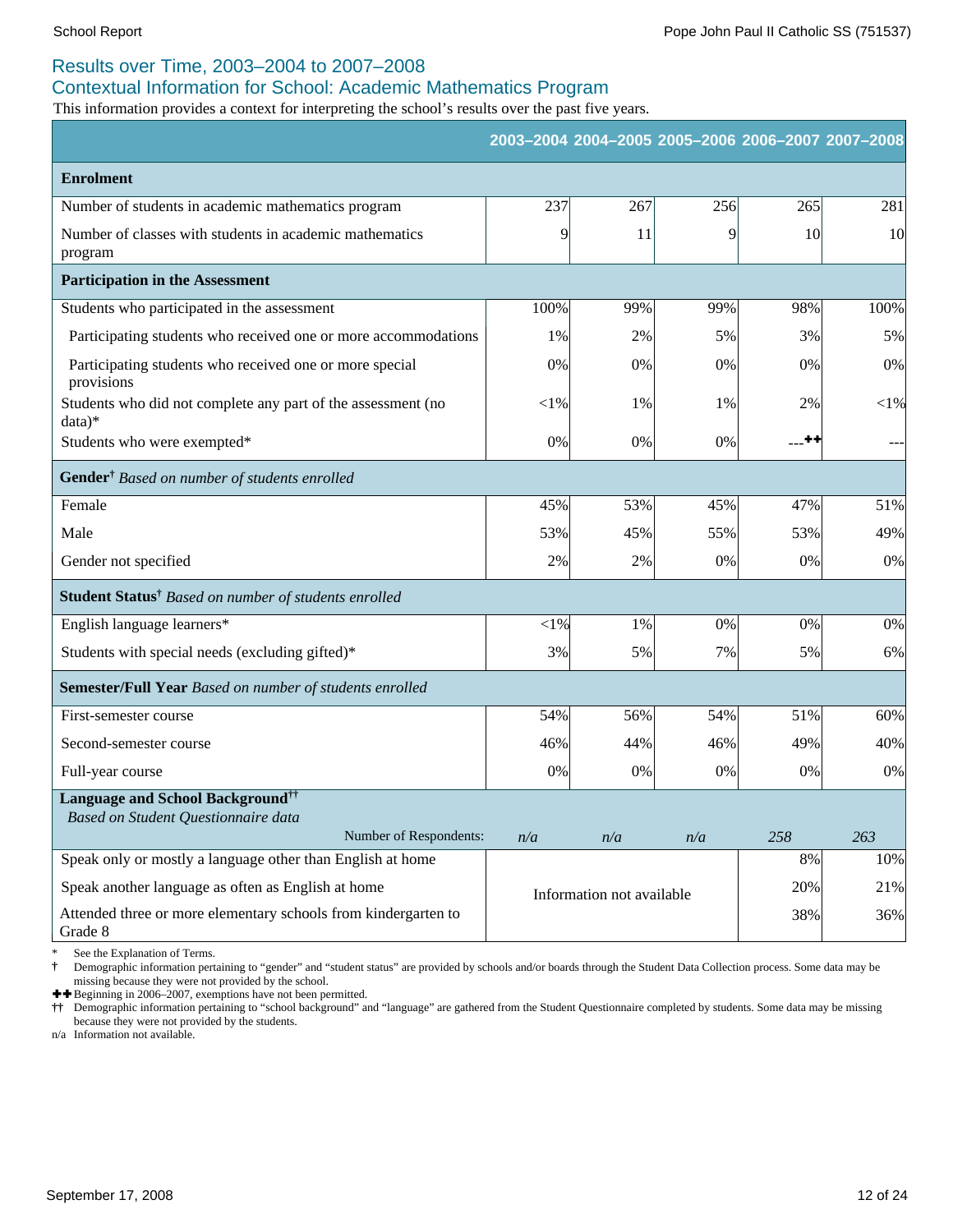### Results over Time, 2004–2005 to 2007–2008

# **Academic Mathematics Program for All Students**

| School*                                                                                       |             |             |             |             |
|-----------------------------------------------------------------------------------------------|-------------|-------------|-------------|-------------|
| Year                                                                                          | $'04 - '05$ | $'05 - '06$ | $'06 - '07$ | $'07 - '08$ |
| Number of Students                                                                            | 267         | 256         | 265         | 281         |
| Level 4                                                                                       | 2%          | 2%          | 2%          | 4%          |
| Level 3                                                                                       | 45%         | 54%         | 60%         | 56%         |
| Level 2                                                                                       | 20%         | 19%         | 20%         | 22%         |
| Level 1                                                                                       | 26%         | 20%         | 14%         | 16%         |
| <b>Below Level 1</b>                                                                          | 6%          | 3%          | 2%          | 3%          |
| <b>Participating Students</b>                                                                 | 99%         | 99%         | 98%         | 100%        |
| No Data                                                                                       | 1%          | 1%          | 2%          | $<$ 1%      |
| Exempt <sup>+</sup>                                                                           | 0%          | 0%          |             |             |
| At or Above<br><b>Provincial Standard</b><br>(Levels 3 and 4) <sup><math>\dagger</math></sup> | 47%         | 57%         | 62%         | 59%         |

| Board*                                                                                               |             |             |             |             |
|------------------------------------------------------------------------------------------------------|-------------|-------------|-------------|-------------|
| Year                                                                                                 | $'04 - '05$ | $'05 - '06$ | $'06 - '07$ | $'07 - '08$ |
| Number of Students                                                                                   | 4692        | 4625        | 4 591       | 4 633       |
| Level 4                                                                                              | 5%          | 5%          | 6%          | 7%          |
| Level 3                                                                                              | 56%         | 62%         | 59%         | 65%         |
| Level 2                                                                                              | 21%         | 18%         | 21%         | 18%         |
| Level 1                                                                                              | 15%         | 11%         | 12%         | 9%          |
| <b>Below Level 1</b>                                                                                 | 2%          | 1%          | 1%          | 1%          |
| <b>Participating Students</b>                                                                        | 99%         | 98%         | 99%         | 99%         |
| No Data                                                                                              | 1%          | 1%          | 1%          | 1%          |
| Exempt <sup>+</sup>                                                                                  | ${<}1\%$    | ${<}1\%$    |             |             |
| <b>At or Above</b><br><b>Provincial Standard</b><br>(Levels 3 and 4) <sup><math>\dagger</math></sup> | 61%         | 68%         | 65%         | 72%         |

| Province*                                                                                            |             |             |             |             |
|------------------------------------------------------------------------------------------------------|-------------|-------------|-------------|-------------|
| Year                                                                                                 | $'04 - '05$ | $'05 - '06$ | $'06 - '07$ | $'07 - '08$ |
| Number of Students                                                                                   | 104 100     | 103 412     | 103 011     | 100 823     |
| Level 4                                                                                              | 6%          | 6%          | 6%          | 8%          |
| Level 3                                                                                              | 62%         | 65%         | 64%         | 68%         |
| Level 2                                                                                              | 19%         | 17%         | 18%         | 16%         |
| Level 1                                                                                              | 10%         | 9%          | 9%          | 7%          |
| <b>Below Level 1</b>                                                                                 | 1%          | 1%          | 1%          | $1\%$       |
| <b>Participating Students</b>                                                                        | 99%         | 98%         | 98%         | 99%         |
| No Data                                                                                              | 1%          | 1%          | 2%          | $1\%$       |
| Exempt <sup>+</sup>                                                                                  | ${<}1\%$    | ${<}1\%$    |             |             |
| <b>At or Above</b><br><b>Provincial Standard</b><br>(Levels 3 and 4) <sup><math>\dagger</math></sup> | 68%         | 71%         | 71%         | 75%         |







\* Because percentages in tables and graphs are rounded, and because graphs do not show all reporting categories, percentages may not add to 100.

- † These percentages are based on the actual number of students and cannot be calculated simply by adding the rounded percentages of students at Levels 3 and 4.
- Ì In 2006–2007, students who were coded "exempt" were placed in the "no data" category. Since this may affect the percentage of students for whom no data is available, the results may not be comparable with those of previous years.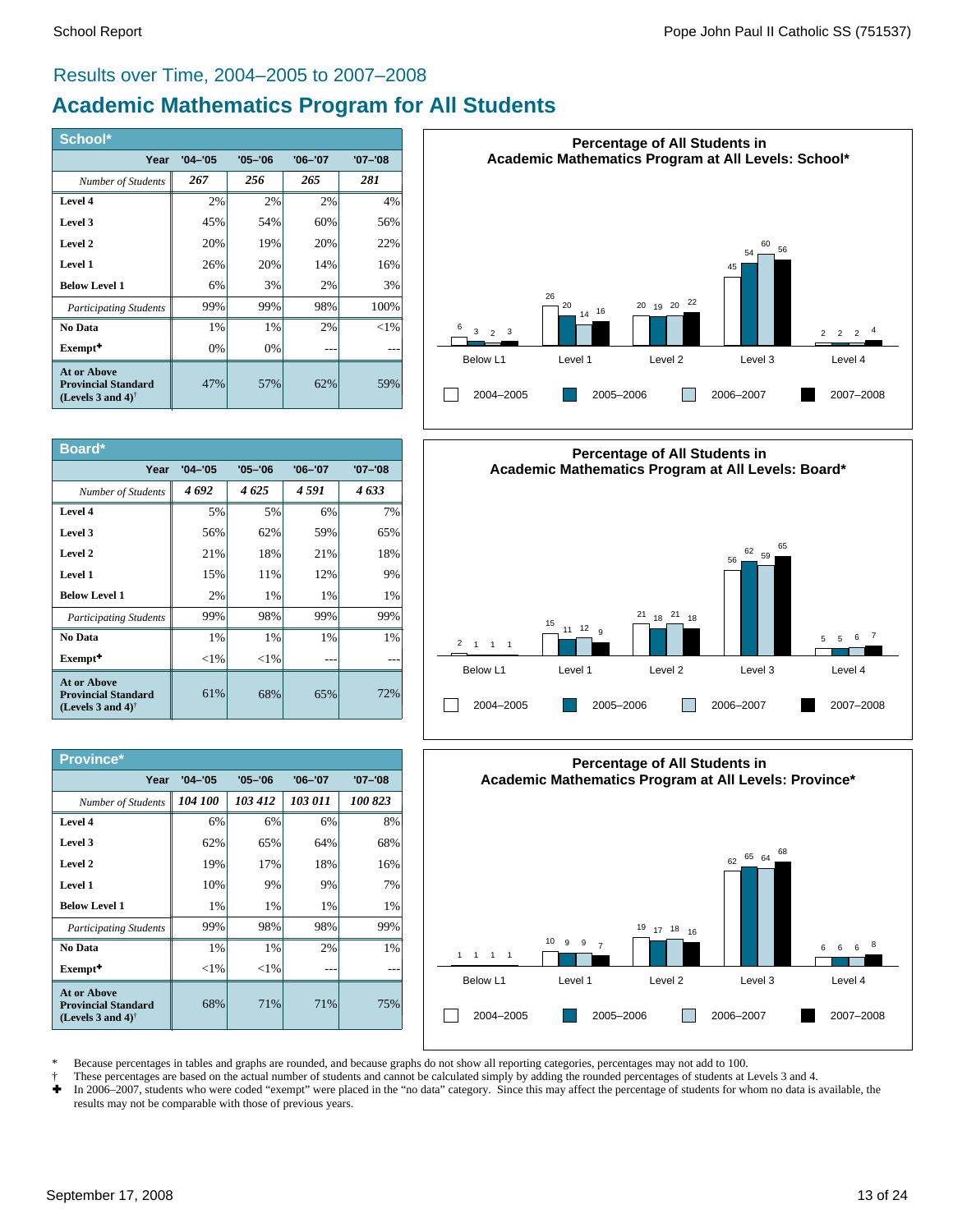

† Includes only students for whom gender data were available.

*\** Note that significant revisions were made to applied program courses in 2005 as reflected in *The Ontario Curriculum, Grades 9 and 10: Mathematics* (revised 2005).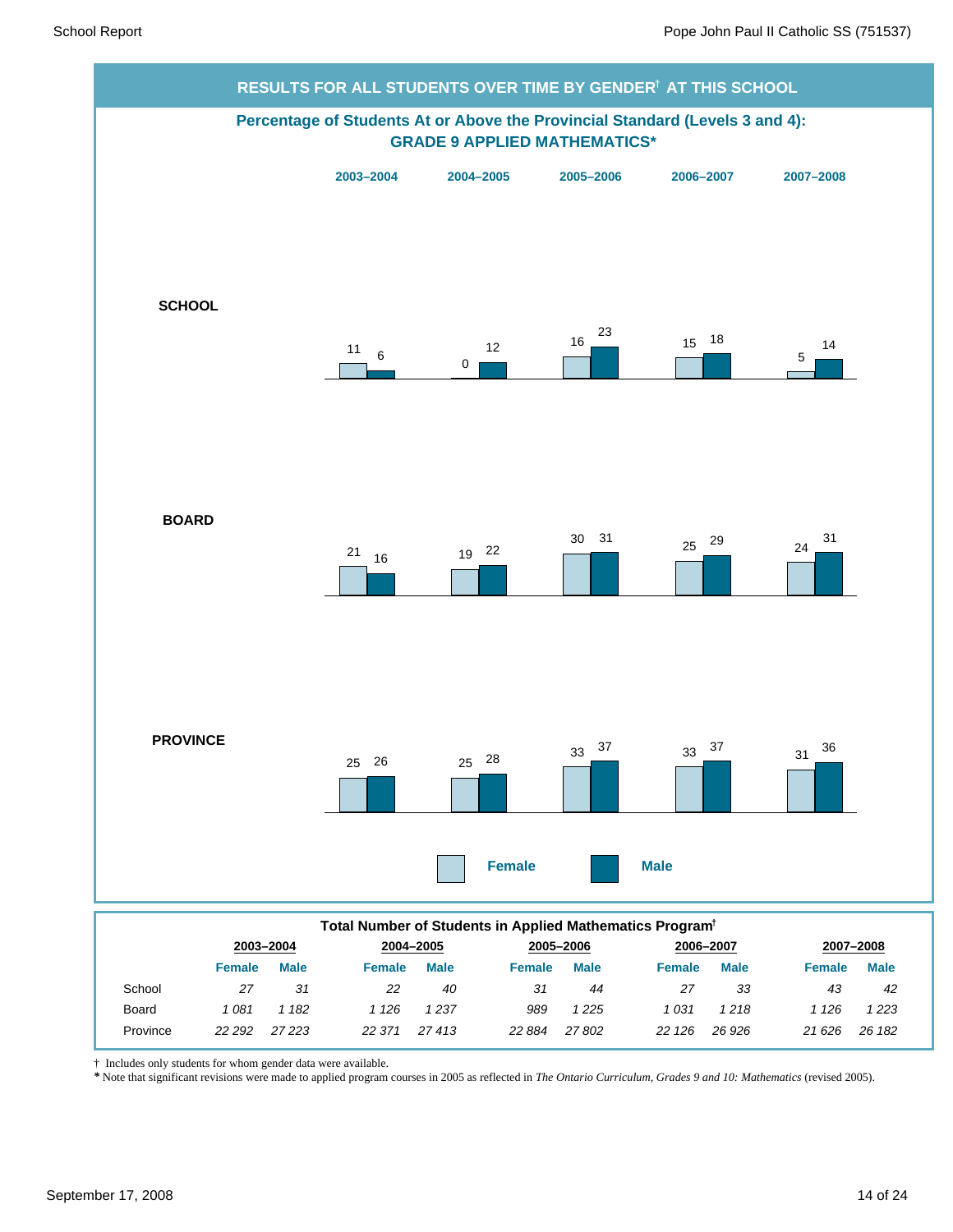

|          | 2003-2004 |             |         | 2004-2005   |        | 2005-2006   | 2006-2007 |             | 2007-2008     |             |
|----------|-----------|-------------|---------|-------------|--------|-------------|-----------|-------------|---------------|-------------|
|          | Female    | <b>Male</b> | Female  | <b>Male</b> | Female | <b>Male</b> | Female    | <b>Male</b> | <b>Female</b> | <b>Male</b> |
| School   | 106       | 126         | 142     | 120         | 115    | 141         | 125       | 140         | 143           | 138         |
| Board    | 2462      | 2 1 2 5     | 2 3 3 2 | 2026        | 2425   | 2 200       | 2485      | 2 106       | 2 405         | 2 2 2 8     |
| Province | 52 104    | 49 916      | 52 030  | 50 129      | 53 183 | 50 228      | 52 887    | 50 122      | 51 367        | 49 452      |

† Includes only students for whom gender data were available.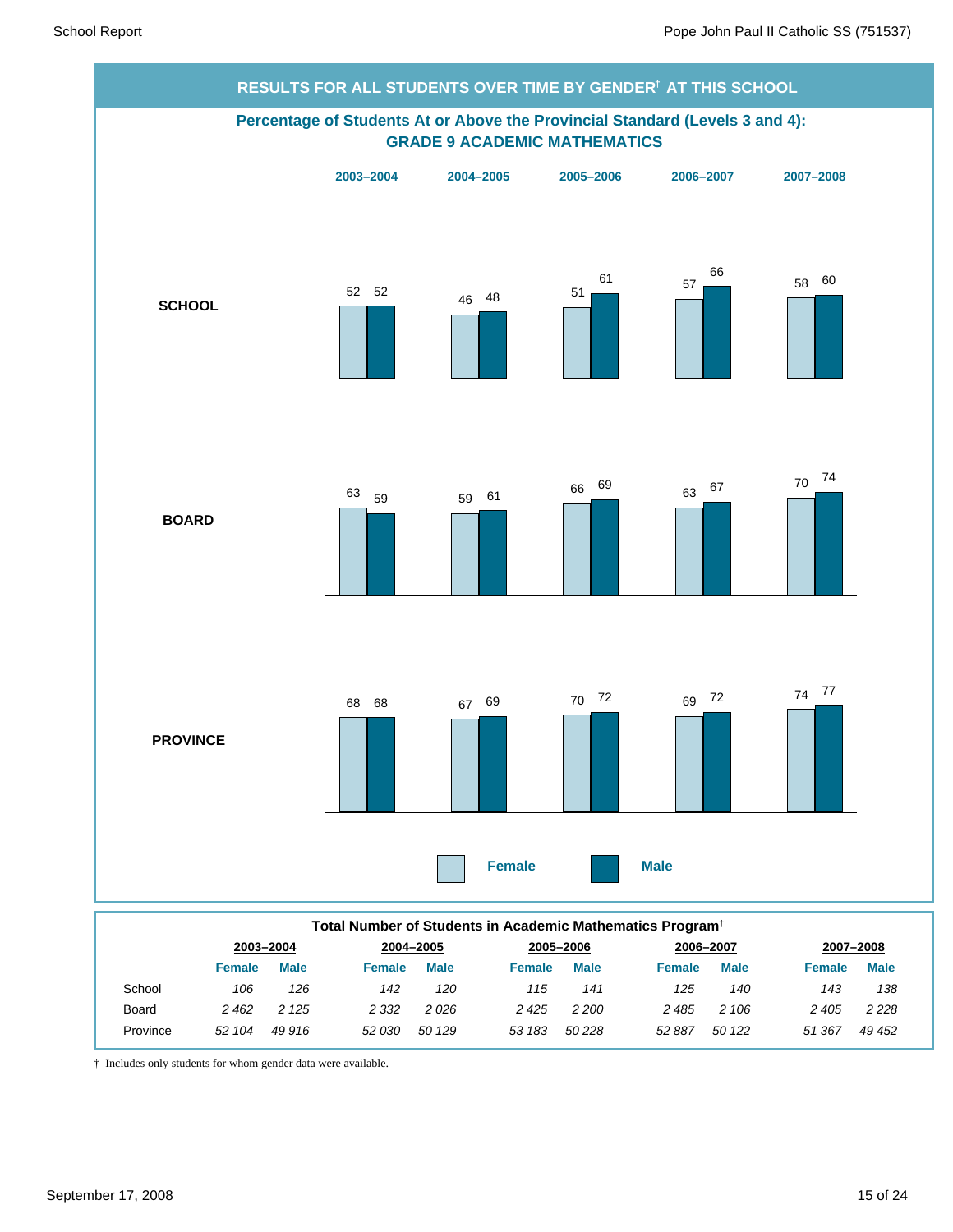

\* Percentages may not add to 100, due to a lack of or ambiguous responses. Where there is no number in a box, the percentage of responses is smaller than 4.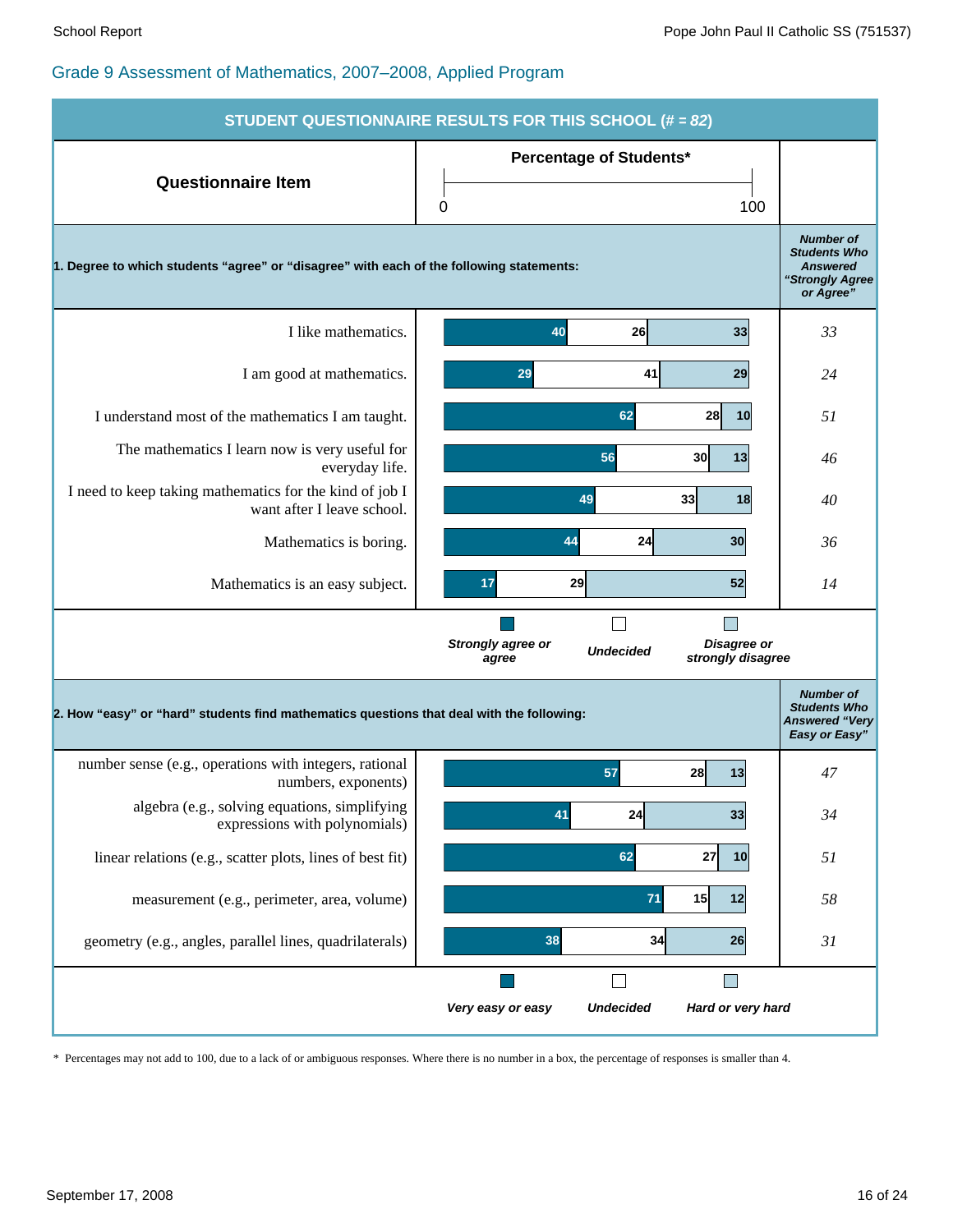|                                                                                                          | STUDENT QUESTIONNAIRE RESULTS FOR THIS SCHOOL (# = 82)                                 |                                                                     |  |  |  |  |
|----------------------------------------------------------------------------------------------------------|----------------------------------------------------------------------------------------|---------------------------------------------------------------------|--|--|--|--|
| <b>Questionnaire Item</b>                                                                                | Percentage of Students*                                                                |                                                                     |  |  |  |  |
|                                                                                                          | 100<br>0                                                                               |                                                                     |  |  |  |  |
| 3. Students have the following at home to use for mathematics school work:                               |                                                                                        | <b>Number of</b><br><b>Students Who</b><br><b>Answered</b><br>"Yes" |  |  |  |  |
| a computer                                                                                               | 55<br>44                                                                               | 36                                                                  |  |  |  |  |
| a scientific calculator                                                                                  | 79<br>20                                                                               | 65                                                                  |  |  |  |  |
| a graphing calculator                                                                                    | 84<br>15                                                                               | 12                                                                  |  |  |  |  |
|                                                                                                          | Yes<br>No                                                                              |                                                                     |  |  |  |  |
| 4. Amount of time students usually spend on mathematics homework (in or out of school) on any given day: |                                                                                        | <b>Number of</b><br><b>Students</b>                                 |  |  |  |  |
| more than 45 minutes                                                                                     | 16                                                                                     | 13                                                                  |  |  |  |  |
| between 31 and 45 minutes                                                                                | 34                                                                                     | 28                                                                  |  |  |  |  |
| 30 minutes or less                                                                                       | 45                                                                                     | 37                                                                  |  |  |  |  |
| mathematics homework not usually assigned                                                                | $\vert 4$                                                                              | 3                                                                   |  |  |  |  |
| 5. How often students complete all of their mathematics homework:                                        |                                                                                        | <b>Number of</b><br><b>Students</b>                                 |  |  |  |  |
| never or seldom                                                                                          | 13                                                                                     | 11                                                                  |  |  |  |  |
| sometimes                                                                                                | 41                                                                                     | 34                                                                  |  |  |  |  |
| often or always                                                                                          | 44                                                                                     | 36                                                                  |  |  |  |  |
|                                                                                                          | 6. How often students have been absent from their Grade 9 mathematics class this year: |                                                                     |  |  |  |  |
| never                                                                                                    | 18                                                                                     | 15                                                                  |  |  |  |  |
| one to four times                                                                                        | 48                                                                                     | 39                                                                  |  |  |  |  |
| five to nine times                                                                                       | 26                                                                                     | 21                                                                  |  |  |  |  |
| 10 or more times                                                                                         | 7                                                                                      | $\boldsymbol{\delta}$                                               |  |  |  |  |

\* Percentages may not add to 100, due to a lack of or ambiguous responses. Where there is no number in a box, the percentage of responses is smaller than 4.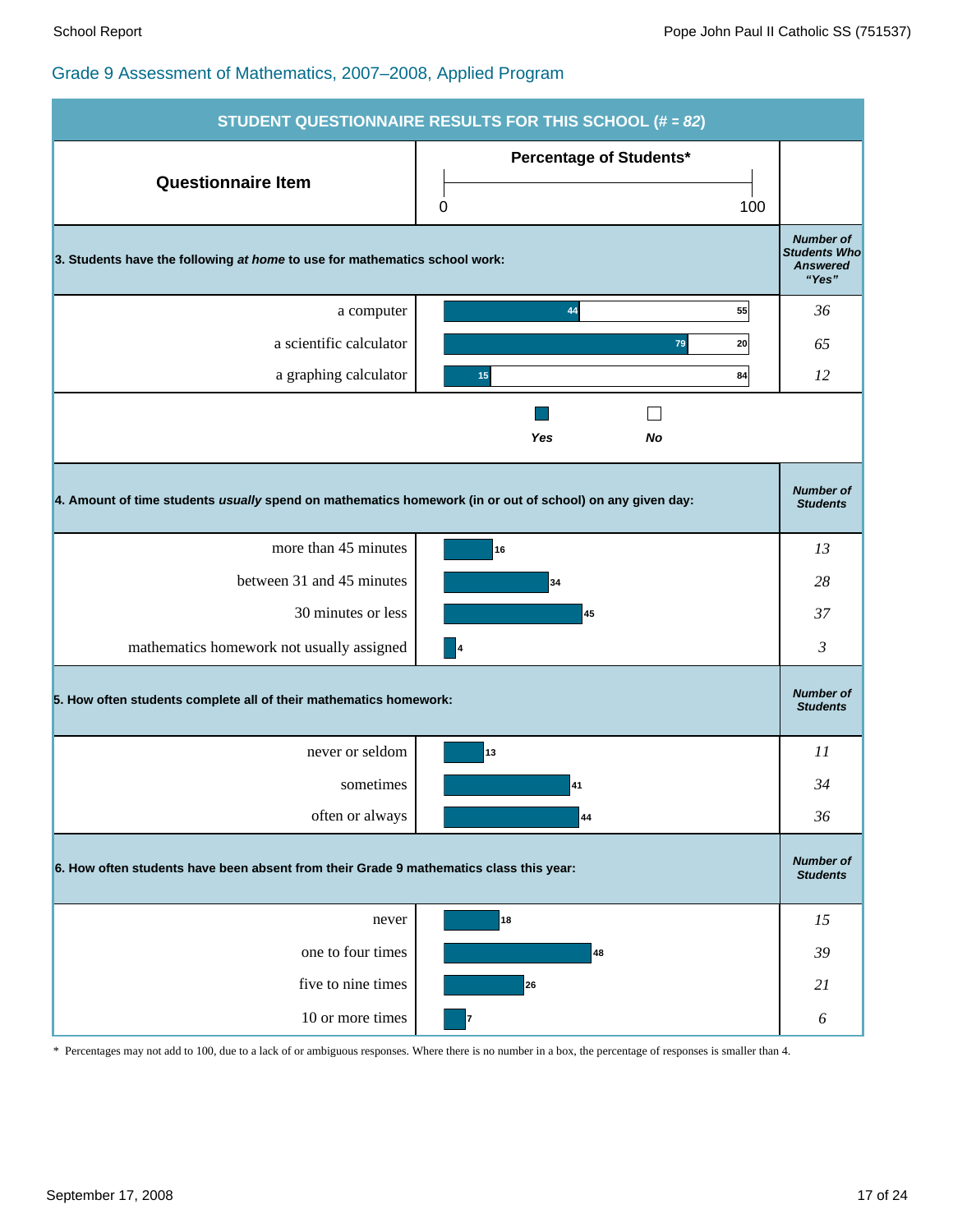| <b>STUDENT QUESTIONNAIRE RESULTS FOR THIS SCHOOL (# = 82)</b>                       |                                     |                                     |  |  |  |
|-------------------------------------------------------------------------------------|-------------------------------------|-------------------------------------|--|--|--|
| <b>Questionnaire Item</b>                                                           | Percentage of Students*<br>0<br>100 |                                     |  |  |  |
| 7. How often students have been late for their Grade 9 mathematics class this year: |                                     | <b>Number of</b><br><b>Students</b> |  |  |  |
| never                                                                               | 33                                  | 27                                  |  |  |  |
| one to four times                                                                   | 34                                  | 28                                  |  |  |  |
| five to nine times                                                                  | 24                                  | 20                                  |  |  |  |
| 10 or more times                                                                    | 7                                   | 6                                   |  |  |  |
| 8. Language(s) students speak at home:                                              |                                     | <b>Number of</b><br><b>Students</b> |  |  |  |
| only or mostly English                                                              | 74                                  | 61                                  |  |  |  |
| another language (or languages) as often as English                                 | 20                                  | 16                                  |  |  |  |
| only or mostly another language (or other languages)                                | $\vert$ 4                           | $\mathfrak{Z}$                      |  |  |  |
| 9. Number of elementary schools (kindergarten to Grade 8) attended:                 |                                     | <b>Number of</b><br><b>Students</b> |  |  |  |
| one or two schools                                                                  | 65                                  | 53                                  |  |  |  |
| three schools                                                                       | 15                                  | $12\,$                              |  |  |  |
| four schools                                                                        | 11                                  | 9                                   |  |  |  |
| five schools or more                                                                | 9                                   | $\boldsymbol{7}$                    |  |  |  |

\* Percentages may not add to 100, due to a lack of or ambiguous responses.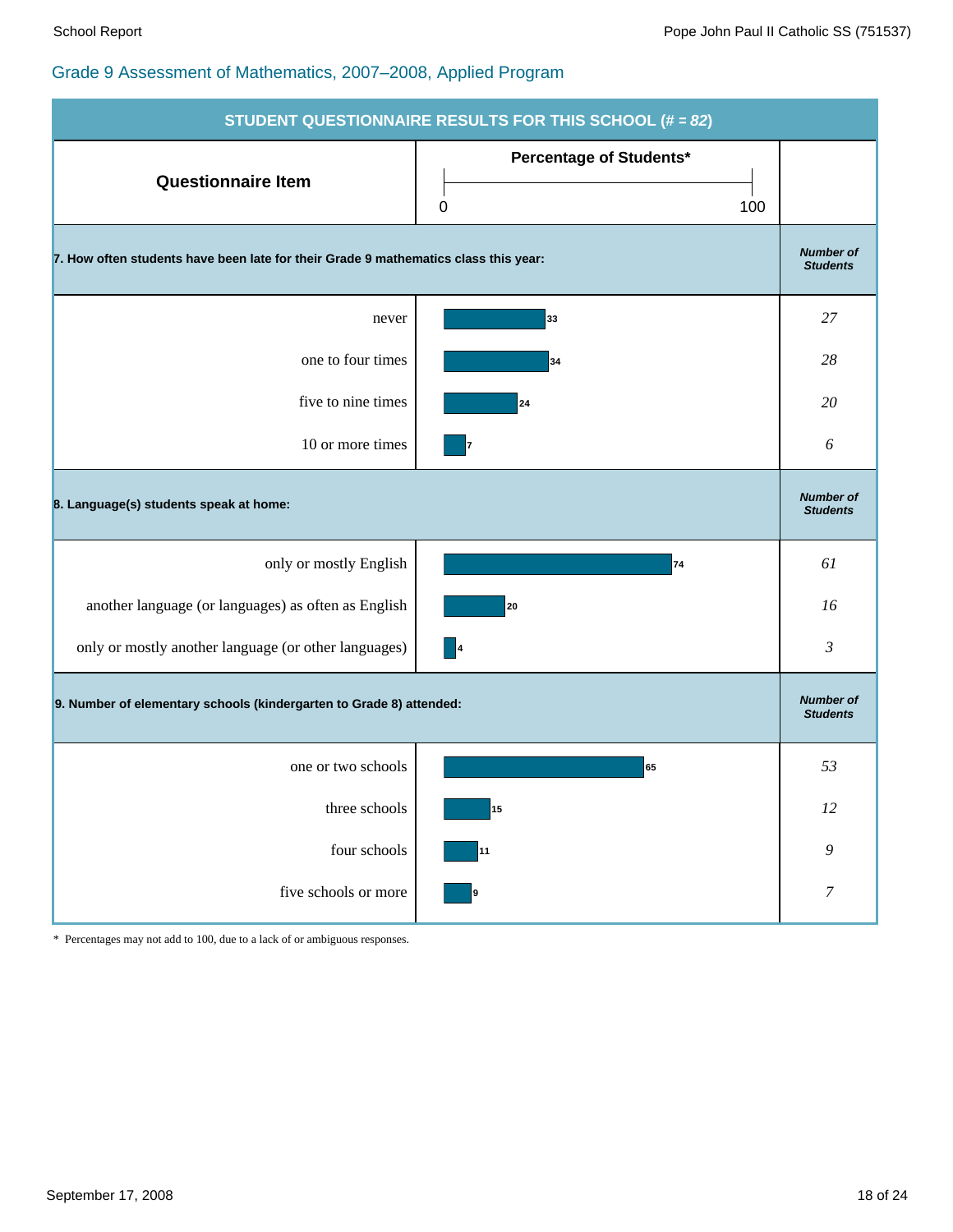|                                                                                                                                                         | <b>School</b>                                                                                                                                                                                     |                              |                                     | <b>Board</b>                                  |                                                  |                                 | <b>Province</b>                       |                           |                                  |
|---------------------------------------------------------------------------------------------------------------------------------------------------------|---------------------------------------------------------------------------------------------------------------------------------------------------------------------------------------------------|------------------------------|-------------------------------------|-----------------------------------------------|--------------------------------------------------|---------------------------------|---------------------------------------|---------------------------|----------------------------------|
| <b>STUDENT QUESTIONNAIRE RESULTS</b><br>FOR SCHOOL, BOARD AND PROVINCE<br>(all students, female, male)                                                  | <b>Students</b><br>82)<br>$\mathbf{H}% =\mathbf{H}^{T}\mathbf{v}^{T}\mathbf{v}^{T}\mathbf{v}^{T}+\mathbf{H}^{T}\mathbf{v}^{T}\mathbf{v}^{T}+\mathbf{H}^{T}\mathbf{v}^{T}\mathbf{v}^{T}$<br>₹<br>共 | Female<br>42<br>$\,$ II<br>进 | 39)<br><b>Male*</b><br>$\rm H$<br>共 | <b>Students</b><br>2064)<br>$\rm H$<br>₹<br>共 | $\frac{1004}{1}$<br>Female<br>$\mathbf{II}$<br>共 | $# = 1058$<br>Male <sup>*</sup> | <b>All Students</b><br>$= 42625$<br>进 | $= 19403$<br>Female*<br>进 | $(\# = 23\ 215)$<br><b>Male*</b> |
| Percentage of students indicating that they "strongly agree" or "agree" with each of the following statements:                                          |                                                                                                                                                                                                   |                              |                                     |                                               |                                                  |                                 |                                       |                           |                                  |
| I like mathematics.                                                                                                                                     | 40%                                                                                                                                                                                               | 26%                          | 56%                                 | 39%                                           | 31%                                              | 47%                             | 35%                                   | 29%                       | 41%                              |
| I am good at mathematics.                                                                                                                               | 29%                                                                                                                                                                                               | 19%                          | 41%                                 | 33%                                           | 26%                                              | 40%                             | 35%                                   | 27%                       | 43%                              |
| I understand most of the mathematics I am taught.                                                                                                       | 62%                                                                                                                                                                                               | 48%                          | 77%                                 | 62%                                           | 58%                                              | 66%                             | 62%                                   | 58%                       | 66%                              |
| The mathematics I learn now is very useful for everyday life.                                                                                           | 56%                                                                                                                                                                                               | 52%                          | 62%                                 | 50%                                           | 46%                                              | 53%                             | 40%                                   | 37%                       | 43%                              |
| I need to keep taking mathematics for the kind of job I want<br>after I leave school.                                                                   | 49%                                                                                                                                                                                               | 45%                          | 51%                                 | 48%                                           | 45%                                              | 52%                             | 43%                                   | 39%                       | 46%                              |
| Mathematics is boring.                                                                                                                                  | 44%                                                                                                                                                                                               | 50%                          | 36%                                 | 33%                                           | 35%                                              | 32%                             | 43%                                   | 43%                       | 42%                              |
| Mathematics is an easy subject.                                                                                                                         | 17%                                                                                                                                                                                               | 7%                           | 28%                                 | 19%                                           | 14%                                              | 24%                             | 21%                                   | 16%                       | 26%                              |
| Percentage of students indicating that the following are "very easy" or "easy":                                                                         |                                                                                                                                                                                                   |                              |                                     |                                               |                                                  |                                 |                                       |                           |                                  |
| number sensel                                                                                                                                           | 57%                                                                                                                                                                                               | 48%                          | 67%                                 | 50%                                           | 47%                                              | 52%                             | 46%                                   | 42%                       | 49%                              |
| algebra                                                                                                                                                 | 41%                                                                                                                                                                                               | 40%                          | 44%                                 | 42%                                           | 43%                                              | 42%                             | 43%                                   | 43%                       | 42%                              |
| linear relations                                                                                                                                        | 62%                                                                                                                                                                                               | 57%                          | 67%                                 | 63%                                           | 63%                                              | 64%                             | 64%                                   | 64%                       | 65%                              |
| measurement                                                                                                                                             | 71%                                                                                                                                                                                               | 64%                          | 77%                                 | 65%                                           | 65%                                              | 65%                             | 65%                                   | 64%                       | 66%                              |
| geometry                                                                                                                                                | 38%                                                                                                                                                                                               | 31%                          | 46%                                 | 36%                                           | 33%                                              | 39%                             | 42%                                   | 36%                       | 46%                              |
| Percentage of students indicating they have the following at home to use for mathematics school work:                                                   |                                                                                                                                                                                                   |                              |                                     |                                               |                                                  |                                 |                                       |                           |                                  |
| a computer                                                                                                                                              | 44%                                                                                                                                                                                               | 38%                          | 49%                                 | 44%                                           | 44%                                              | 45%                             | 43%                                   | 44%                       | 42%                              |
| a scientific calculator                                                                                                                                 | 79%                                                                                                                                                                                               | 74%                          | 87%                                 | 81%                                           | 83%                                              | 78%                             | 74%                                   | 77%                       | 71%                              |
| a graphing calculator                                                                                                                                   | 15%                                                                                                                                                                                               | 14%                          | 15%                                 | 13%                                           | 12%                                              | 14%                             | 9%                                    | 8%                        | 10%                              |
| Percentage of students indicating they usually spend the following amounts of time on mathematics homework<br>(in or out of school) on any given day:** |                                                                                                                                                                                                   |                              |                                     |                                               |                                                  |                                 |                                       |                           |                                  |
| 30 minutes or less                                                                                                                                      | 45%                                                                                                                                                                                               | 48%                          | 44%                                 | 42%                                           | 39%                                              | 44%                             | 46%                                   | 45%                       | 47%                              |
| more than 30 minutes                                                                                                                                    | 50%                                                                                                                                                                                               | 48%                          | 54%                                 | 51%                                           | 53%                                              | 48%                             | 35%                                   | 39%                       | 32%                              |
| mathematics homework not usually assigned                                                                                                               | 4%                                                                                                                                                                                                | 2%                           | 3%                                  | 7%                                            | 7%                                               | 7%                              | 18%                                   | 16%                       | 19%                              |
| Percentage of students indicating they complete all of their mathematics homework**                                                                     |                                                                                                                                                                                                   |                              |                                     |                                               |                                                  |                                 |                                       |                           |                                  |
| never or seldom.                                                                                                                                        | 13%                                                                                                                                                                                               | 12%                          | 13%                                 | 14%                                           | 13%                                              | 14%                             | 17%                                   | 14%                       | 19%                              |
| sometimes, often or always.                                                                                                                             | 85%                                                                                                                                                                                               | 86%                          | 87%                                 | 85%                                           | 86%                                              | 85%                             | 82%                                   | 85%                       | 80%                              |
| Percentage of students indicating they have been absent from their mathematics class this year**                                                        |                                                                                                                                                                                                   |                              |                                     |                                               |                                                  |                                 |                                       |                           |                                  |
| four times or less.                                                                                                                                     | 66%                                                                                                                                                                                               | 48%                          | 85%                                 | 63%                                           | 61%                                              | 64%                             | 60%                                   | 58%                       | 61%                              |
| five times or more.                                                                                                                                     | 33%                                                                                                                                                                                               | 50%                          | 15%                                 | 36%                                           | 38%                                              | 35%                             | 39%                                   | 41%                       | 38%                              |
| Percentage of students indicating how often they have been late for their mathematics class this year**                                                 |                                                                                                                                                                                                   |                              |                                     |                                               |                                                  |                                 |                                       |                           |                                  |
| four times or less.                                                                                                                                     | 67%                                                                                                                                                                                               | 57%                          | 77%                                 | 71%                                           | 75%                                              | 67%                             | 70%                                   | 71%                       | 69%                              |
| five times or more.                                                                                                                                     | 32%                                                                                                                                                                                               | 40%                          | 23%                                 | 28%                                           | 25%                                              | 31%                             | 29%                                   | 28%                       | 30%                              |
| Percentage of students indicating that they speak the following language(s) at home:**                                                                  |                                                                                                                                                                                                   |                              |                                     |                                               |                                                  |                                 |                                       |                           |                                  |
| only or mostly English                                                                                                                                  | 74%                                                                                                                                                                                               | 76%                          | 72%                                 | 60%                                           | 58%                                              | 61%                             | 82%                                   | 81%                       | 82%                              |
| another language (or languages) as often as English                                                                                                     | 20%                                                                                                                                                                                               | 19%                          | 21%                                 | 24%                                           | 24%                                              | 24%                             | <b>11%</b>                            | 12%                       | 10%                              |
| only or mostly another language (or other languages)                                                                                                    | 4%                                                                                                                                                                                                | 2%                           | 5%                                  | 15%                                           | 16%                                              | 14%                             | 6%                                    | 6%                        | 7%                               |
| Percentage of students indicating that from kindergarten to Grade 8 they attended                                                                       |                                                                                                                                                                                                   |                              |                                     |                                               |                                                  |                                 |                                       |                           |                                  |
| three or more elementary schools.                                                                                                                       | 34%                                                                                                                                                                                               | 24%                          | 46%                                 | 30%                                           | 32%                                              | 28%                             | 40%                                   | 41%                       | 39%                              |

\* Includes only students for whom gender data were available.

\*\* Percentages may not add to 100, due to a lack of or ambiguous responses.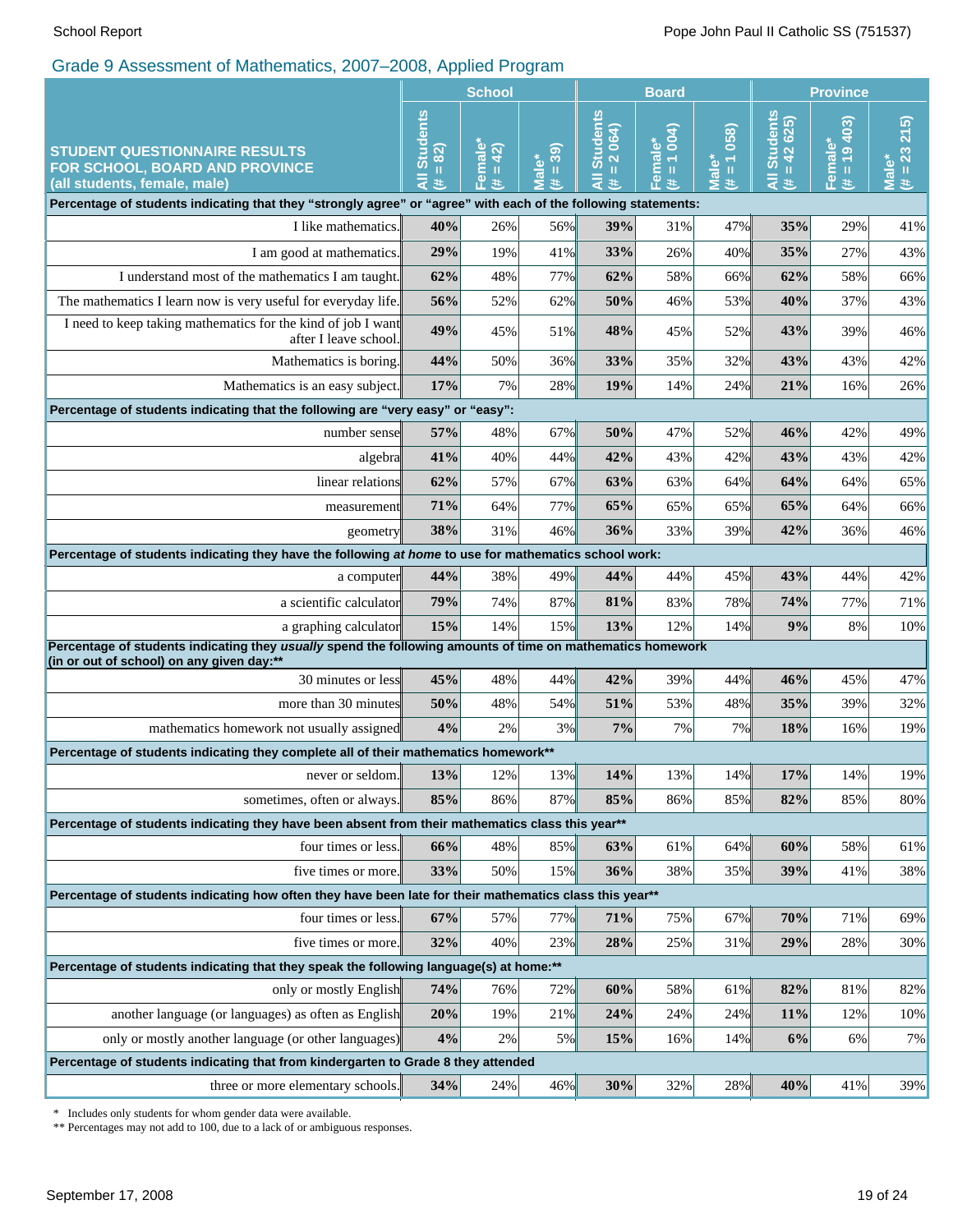| <b>STUDENT QUESTIONNAIRE RESULTS FOR THIS SCHOOL (# = 263)</b>                                                                                                                 |                                                                                                                |                                                                                            |  |
|--------------------------------------------------------------------------------------------------------------------------------------------------------------------------------|----------------------------------------------------------------------------------------------------------------|--------------------------------------------------------------------------------------------|--|
| <b>Questionnaire Item</b>                                                                                                                                                      | <b>Percentage of Students*</b>                                                                                 |                                                                                            |  |
|                                                                                                                                                                                | 100<br>0                                                                                                       |                                                                                            |  |
| 1. Degree to which students "agree" or "disagree" with each of the following statements:                                                                                       |                                                                                                                | <b>Number of</b><br><b>Students Who</b><br><b>Answered</b><br>"Strongly Agree<br>or Agree" |  |
| I like mathematics.                                                                                                                                                            | 54<br>25<br>21                                                                                                 | <i>141</i>                                                                                 |  |
| I am good at mathematics.                                                                                                                                                      | 50<br>30 <sup>1</sup><br>19                                                                                    | 131                                                                                        |  |
| I understand most of the mathematics I am taught.                                                                                                                              | 15 <sup>1</sup><br>12<br>72                                                                                    | 190                                                                                        |  |
| The mathematics I learn now is very useful for<br>everyday life.                                                                                                               | 43<br>33<br>23                                                                                                 | 113                                                                                        |  |
| I need to keep taking mathematics for the kind of job I<br>want after I leave school.                                                                                          | 52<br>29<br>17                                                                                                 | 136                                                                                        |  |
| Mathematics is boring.                                                                                                                                                         | 26<br>33<br>40                                                                                                 | 86                                                                                         |  |
| Mathematics is an easy subject.                                                                                                                                                | 32<br>41<br>25                                                                                                 | 66                                                                                         |  |
|                                                                                                                                                                                | $\overline{\phantom{a}}$<br>Disagree or<br>Strongly agree or<br><b>Undecided</b><br>strongly disagree<br>agree |                                                                                            |  |
| <b>Number of</b><br><b>Students Who</b><br>2. How "easy" or "hard" students find mathematics questions that deal with the following:<br><b>Answered "Very</b><br>Easy or Easy" |                                                                                                                |                                                                                            |  |
| number sense (e.g., operations with integers, rational<br>numbers, exponents)                                                                                                  | 21<br>68<br>$\boldsymbol{9}$                                                                                   | 178                                                                                        |  |
| algebra (e.g., solving equations, simplifying<br>expressions with polynomials)                                                                                                 | 27<br>17<br>54                                                                                                 | 143                                                                                        |  |
| linear relations (e.g., scatter plots, lines of best fit)                                                                                                                      | 50<br>32<br>16                                                                                                 | 131                                                                                        |  |
| analytic geometry (e.g., slope, y-intercept, equations of<br>lines)                                                                                                            | 25<br>40<br>33                                                                                                 | 106                                                                                        |  |
| measurement (e.g., perimeter, area, volume)                                                                                                                                    | $13\overline{5}$<br>80                                                                                         | 211                                                                                        |  |
| geometry (e.g., angles, parallel lines, quadrilaterals)                                                                                                                        | 59<br>25<br>14                                                                                                 | 154                                                                                        |  |
|                                                                                                                                                                                | $\Box$                                                                                                         |                                                                                            |  |
|                                                                                                                                                                                | <b>Undecided</b><br>Hard or very hard<br>Very easy or easy                                                     |                                                                                            |  |

\* Percentages may not add to 100, due to a lack of or ambiguous responses. Where there is no number in a box, the percentage of responses is smaller than 4.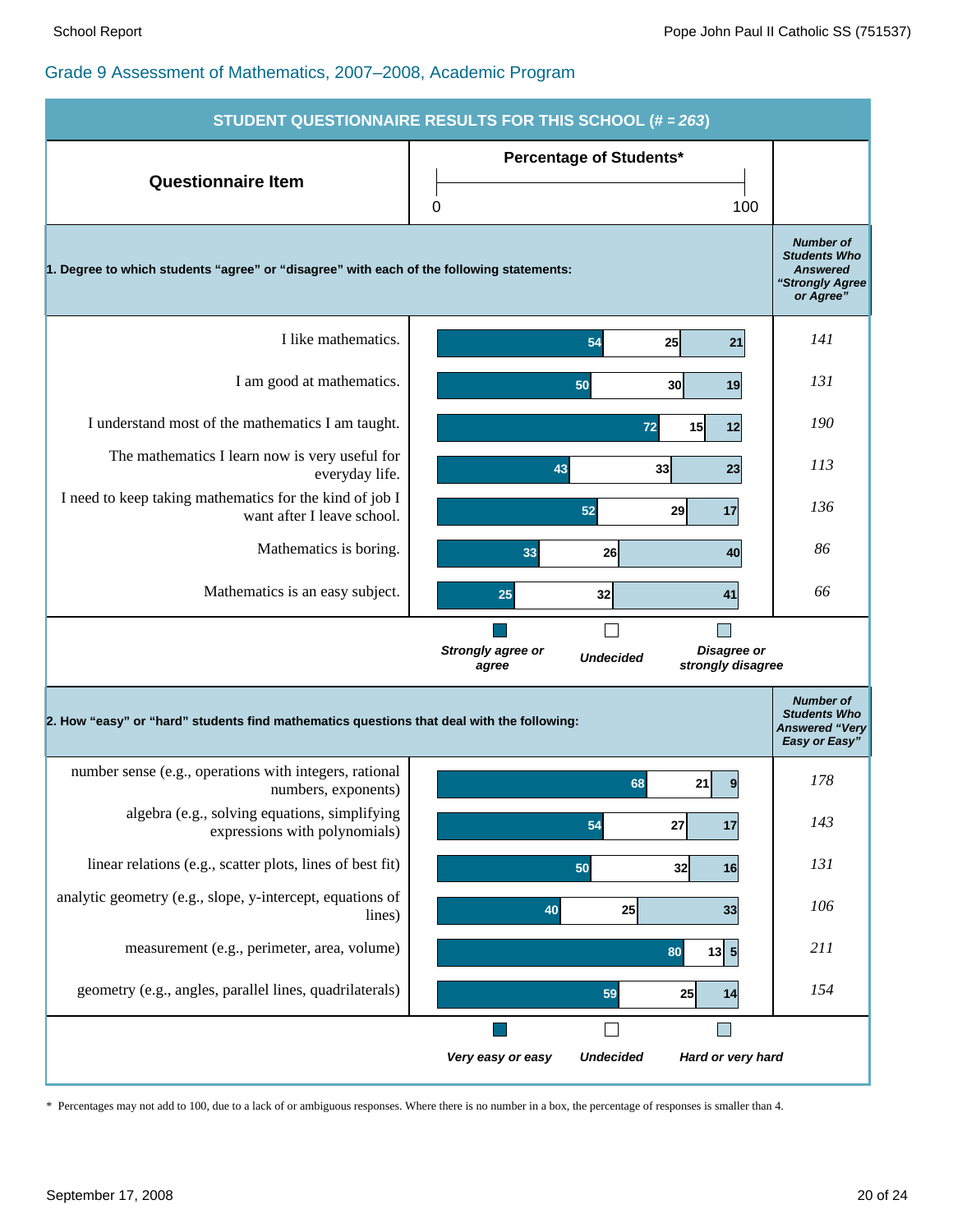| <b>STUDENT QUESTIONNAIRE RESULTS FOR THIS SCHOOL (# = 263)</b>                                           |                                            |                                                                     |  |  |
|----------------------------------------------------------------------------------------------------------|--------------------------------------------|---------------------------------------------------------------------|--|--|
| <b>Questionnaire Item</b>                                                                                | <b>Percentage of Students*</b><br>100<br>0 |                                                                     |  |  |
| 3. Students have the following at home to use for mathematics school work:                               |                                            | <b>Number of</b><br><b>Students Who</b><br><b>Answered</b><br>"Yes" |  |  |
| a computer                                                                                               | 49<br>49                                   | 128                                                                 |  |  |
| a scientific calculator                                                                                  | 90<br>8                                    | 237                                                                 |  |  |
| a graphing calculator                                                                                    | 86<br>11                                   | 30                                                                  |  |  |
|                                                                                                          | Yes<br>No                                  |                                                                     |  |  |
| 4. Amount of time students usually spend on mathematics homework (in or out of school) on any given day: |                                            | <b>Number of</b><br><b>Students</b>                                 |  |  |
| more than 45 minutes                                                                                     | 29                                         | 75                                                                  |  |  |
| between 31 and 45 minutes                                                                                | 37                                         | 97                                                                  |  |  |
| 30 minutes or less                                                                                       | 29                                         | 77                                                                  |  |  |
| mathematics homework not usually assigned                                                                | $\vert$ <sub>3</sub>                       | 7                                                                   |  |  |
| 5. How often students complete all of their mathematics homework:                                        |                                            | <b>Number of</b><br><b>Students</b>                                 |  |  |
| never or seldom                                                                                          | 11                                         | 28                                                                  |  |  |
| sometimes                                                                                                | 24                                         | 63                                                                  |  |  |
| often or always                                                                                          | 63                                         | 165                                                                 |  |  |
| 6. How often students have been absent from their Grade 9 mathematics class this year:                   |                                            | <b>Number of</b><br><b>Students</b>                                 |  |  |
| never                                                                                                    | 23                                         | 60                                                                  |  |  |
| one to four times                                                                                        | 55                                         | 144                                                                 |  |  |
| five to nine times                                                                                       | 15                                         | 39                                                                  |  |  |
| 10 or more times                                                                                         | 5                                          | 13                                                                  |  |  |

\* Percentages may not add to 100, due to a lack of or ambiguous responses. Where there is no number in a box, the percentage of responses is smaller than 4.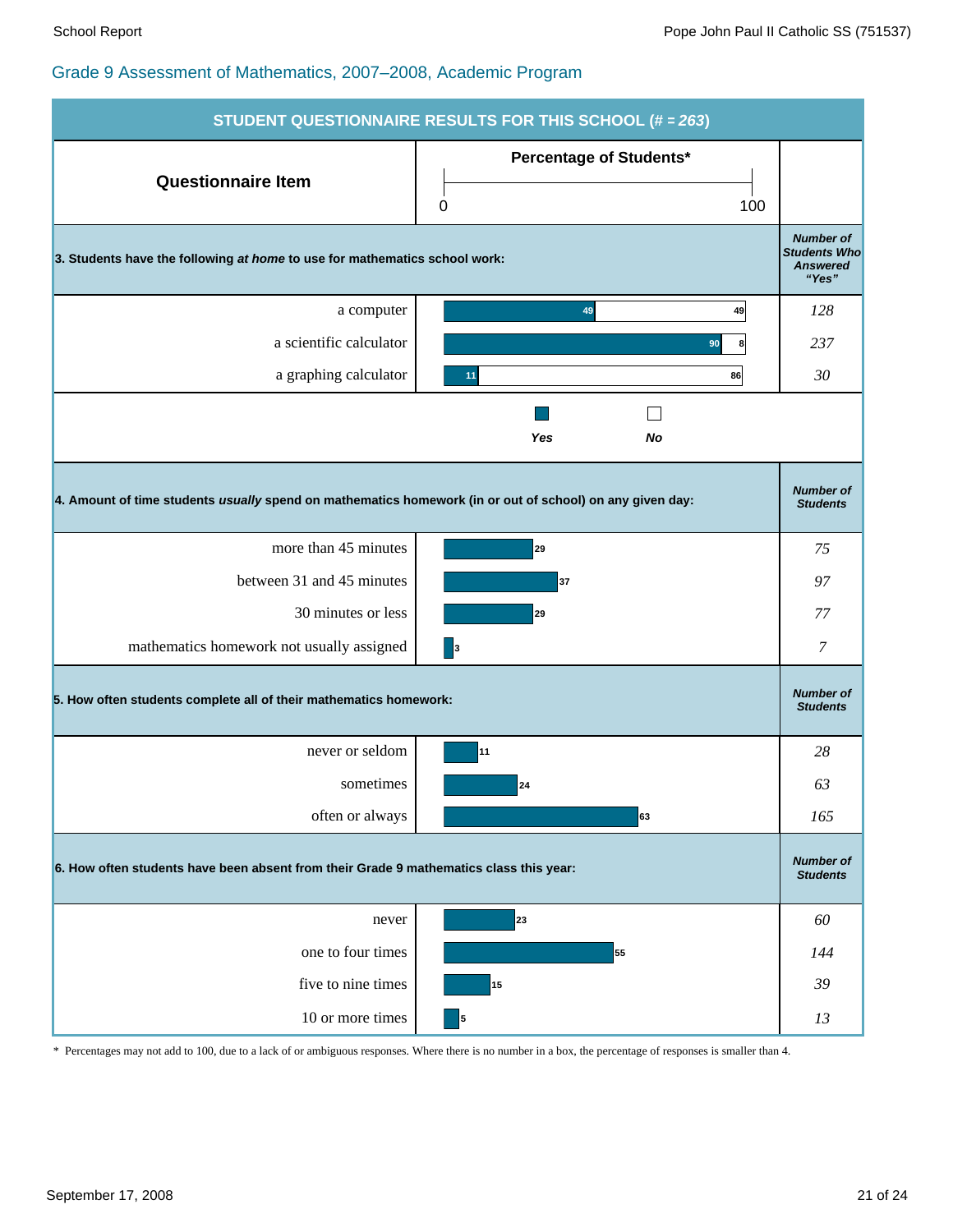| <b>STUDENT QUESTIONNAIRE RESULTS FOR THIS SCHOOL (# = 263)</b>                      |                                     |                                     |  |
|-------------------------------------------------------------------------------------|-------------------------------------|-------------------------------------|--|
| <b>Questionnaire Item</b>                                                           | Percentage of Students*<br>0<br>100 |                                     |  |
| 7. How often students have been late for their Grade 9 mathematics class this year: |                                     | <b>Number of</b><br><b>Students</b> |  |
| never                                                                               | 57                                  | 149                                 |  |
| one to four times                                                                   | 29                                  | 76                                  |  |
| five to nine times                                                                  | 17                                  | 18                                  |  |
| 10 or more times                                                                    | $\overline{\phantom{a}}$            | 10                                  |  |
| 8. Language(s) students speak at home:                                              |                                     |                                     |  |
| only or mostly English                                                              | 65                                  | 172                                 |  |
| another language (or languages) as often as English                                 | 21                                  | 56                                  |  |
| only or mostly another language (or other languages)                                | 10                                  | 26                                  |  |
| 9. Number of elementary schools (kindergarten to Grade 8) attended:                 |                                     | <b>Number of</b><br><b>Students</b> |  |
| one or two schools                                                                  | 60                                  | 158                                 |  |
| three schools                                                                       | 19                                  | $50\,$                              |  |
| four schools                                                                        | 8                                   | $22\,$                              |  |
| five schools or more                                                                | 9                                   | $23\,$                              |  |

\* Percentages may not add to 100, due to a lack of or ambiguous responses.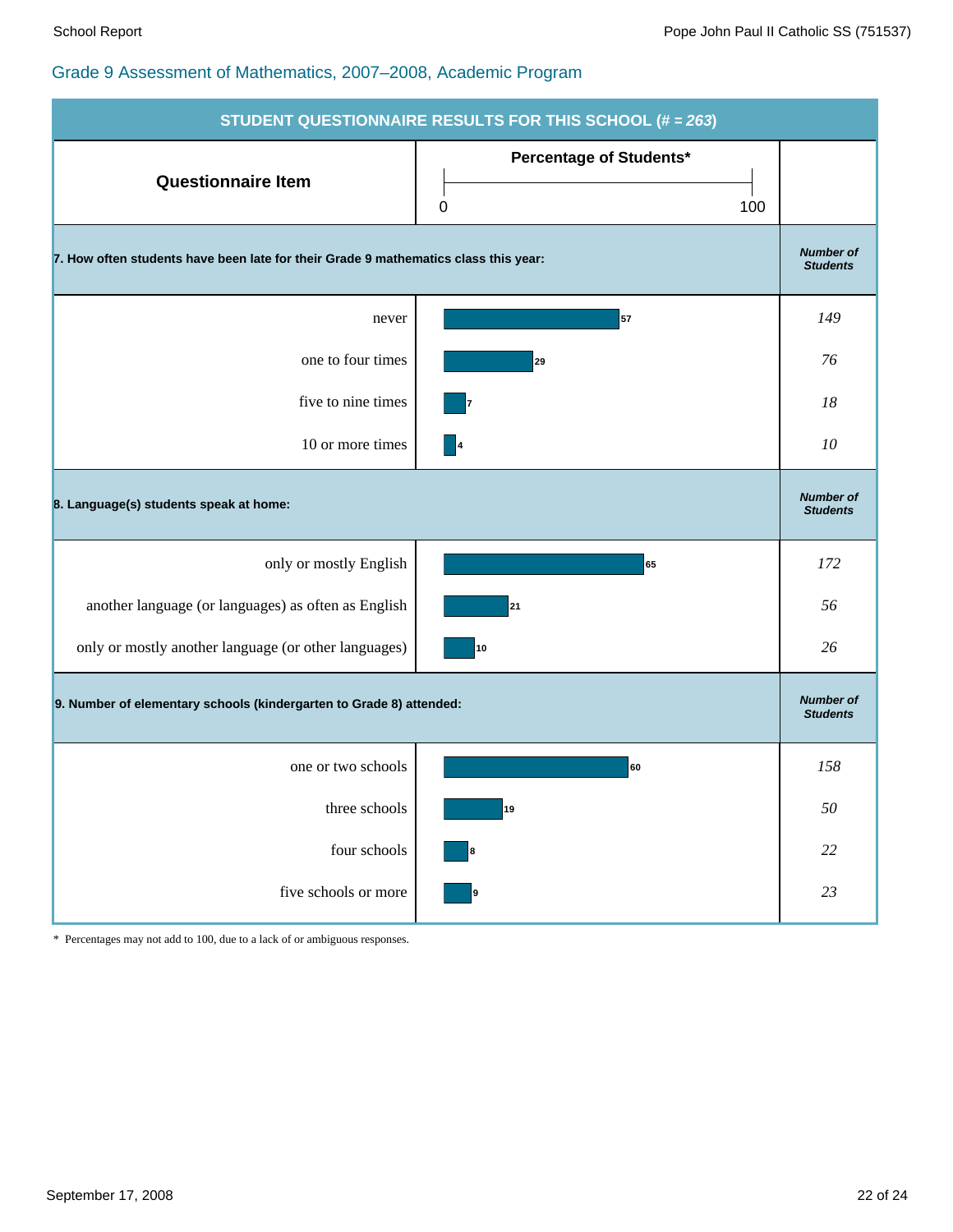|                                                                                                                                                         | <b>School</b>                                                  |                                              | <b>Board</b>                                                                                                                                                                                                                                                                                    |                                               |                                                    | <b>Province</b>                                                         |                                         |                           |                                       |
|---------------------------------------------------------------------------------------------------------------------------------------------------------|----------------------------------------------------------------|----------------------------------------------|-------------------------------------------------------------------------------------------------------------------------------------------------------------------------------------------------------------------------------------------------------------------------------------------------|-----------------------------------------------|----------------------------------------------------|-------------------------------------------------------------------------|-----------------------------------------|---------------------------|---------------------------------------|
| <b>STUDENT QUESTIONNAIRE RESULTS</b><br>FOR SCHOOL, BOARD AND PROVINCE<br>(all students, female, male)                                                  | <b>Students</b><br>263<br>$\mathbf{II}$<br>$\bar{a}$<br>$\ast$ | 137)<br>$\bullet$<br>Femal<br><b>II</b><br># | $\mathbf{\widehat{26}}$<br>$\frac{1}{2}$<br>$\mathbf{H}% =\mathbf{H}^{T}\mathbf{v}^{T}\mathbf{v}^{T}\mathbf{v}^{T}+\mathbf{H}^{T}\mathbf{v}^{T}\mathbf{v}^{T}+\mathbf{H}^{T}\mathbf{v}^{T}\mathbf{v}^{T}+\mathbf{H}^{T}\mathbf{v}^{T}\mathbf{v}^{T}+\mathbf{H}^{T}\mathbf{v}^{T}\mathbf{v}^{T}$ | <b>Students</b><br>4 435<br>$\,$ II<br>Ę<br>業 | 307)<br>$\overline{\mathbf{N}}$<br>Femal<br>Ш<br># | (38)<br>$\overline{\mathbf{N}}$<br>Male <sup>*</sup><br>$\rm{II}$<br>Ħ. | All Students<br>97 060)<br>$\rm H$<br>共 | $= 49587$<br>Female*<br>巷 | 469)<br>$H = 47$<br>Male <sup>®</sup> |
| Percentage of students indicating that they "strongly agree" or "agree" with each of the following statements:                                          |                                                                |                                              |                                                                                                                                                                                                                                                                                                 |                                               |                                                    |                                                                         |                                         |                           |                                       |
| I like mathematics.                                                                                                                                     | 54%                                                            | 50%                                          | 58%                                                                                                                                                                                                                                                                                             | 56%                                           | 51%                                                | 62%                                                                     | 54%                                     | 48%                       | 59%                                   |
| I am good at mathematics.                                                                                                                               | 50%                                                            | 42%                                          | 58%                                                                                                                                                                                                                                                                                             | 50%                                           | 41%                                                | 59%                                                                     | 52%                                     | 45%                       | 59%                                   |
| I understand most of the mathematics I am taught.                                                                                                       | 72%                                                            | 68%                                          | 77%                                                                                                                                                                                                                                                                                             | 73%                                           | 70%                                                | 77%                                                                     | 72%                                     | 69%                       | 76%                                   |
| The mathematics I learn now is very useful for everyday life.                                                                                           | 43%                                                            | 41%                                          | 45%                                                                                                                                                                                                                                                                                             | 41%                                           | 39%                                                | 44%                                                                     | 36%                                     | 33%                       | 39%                                   |
| I need to keep taking mathematics for the kind of job I want<br>after I leave school.                                                                   | 52%                                                            | 48%                                          | 56%                                                                                                                                                                                                                                                                                             | 56%                                           | 54%                                                | 59%                                                                     | 56%                                     | 54%                       | 59%                                   |
| Mathematics is boring.                                                                                                                                  | 33%                                                            | 30%                                          | 36%                                                                                                                                                                                                                                                                                             | 27%                                           | 27%                                                | 28%                                                                     | 31%                                     | 31%                       | 31%                                   |
| Mathematics is an easy subject.                                                                                                                         | 25%                                                            | 20%                                          | 30%                                                                                                                                                                                                                                                                                             | 26%                                           | 20%                                                | 32%                                                                     | 27%                                     | 22%                       | 32%                                   |
| Percentage of students indicating that the following are "very easy" or "easy":                                                                         |                                                                |                                              |                                                                                                                                                                                                                                                                                                 |                                               |                                                    |                                                                         |                                         |                           |                                       |
| number sensel                                                                                                                                           | 68%                                                            | 62%                                          | 74%                                                                                                                                                                                                                                                                                             | 68%                                           | 64%                                                | 72%                                                                     | 67%                                     | 63%                       | 70%                                   |
| algebra                                                                                                                                                 | 54%                                                            | 55%                                          | 53%                                                                                                                                                                                                                                                                                             | 63%                                           | 63%                                                | 63%                                                                     | 61%                                     | 62%                       | 60%                                   |
| linear relations                                                                                                                                        | 50%                                                            | 53%                                          | 47%                                                                                                                                                                                                                                                                                             | 56%                                           | 53%                                                | 59%                                                                     | 55%                                     | 52%                       | 58%                                   |
| analytic geometry                                                                                                                                       | 40%                                                            | 37%                                          | 44%                                                                                                                                                                                                                                                                                             | 48%                                           | 47%                                                | 50%                                                                     | 44%                                     | 41%                       | 46%                                   |
| measurement                                                                                                                                             | 80%                                                            | 80%                                          | 81%                                                                                                                                                                                                                                                                                             | 77%                                           | 75%                                                | 78%                                                                     | 76%                                     | 74%                       | 78%                                   |
| geometry                                                                                                                                                | 59%                                                            | 55%                                          | 62%                                                                                                                                                                                                                                                                                             | 57%                                           | 54%                                                | 61%                                                                     | 62%                                     | 58%                       | 65%                                   |
| Percentage of students indicating they have the following at home to use for mathematics school work:                                                   |                                                                |                                              |                                                                                                                                                                                                                                                                                                 |                                               |                                                    |                                                                         |                                         |                           |                                       |
| a computer                                                                                                                                              | 49%                                                            | 50%                                          | 47%                                                                                                                                                                                                                                                                                             | 51%                                           | 53%                                                | 50%                                                                     | 54%                                     | 55%                       | 52%                                   |
| a scientific calculator                                                                                                                                 | 90%                                                            | 90%                                          | 90%                                                                                                                                                                                                                                                                                             | 88%                                           | 90%                                                | 86%                                                                     | 87%                                     | 89%                       | 84%                                   |
| a graphing calculator                                                                                                                                   | 11%                                                            | 9%                                           | 14%                                                                                                                                                                                                                                                                                             | 16%                                           | 16%                                                | 16%                                                                     | 9%                                      | 8%                        | 10%                                   |
| Percentage of students indicating they usually spend the following amounts of time on mathematics homework<br>(in or out of school) on any given day:** |                                                                |                                              |                                                                                                                                                                                                                                                                                                 |                                               |                                                    |                                                                         |                                         |                           |                                       |
| 30 minutes or less                                                                                                                                      | 29%                                                            | 22%                                          | 37%                                                                                                                                                                                                                                                                                             | 32%                                           | 26%                                                | 39%                                                                     | 37%                                     | 31%                       | 43%                                   |
| more than 30 minutes                                                                                                                                    | 65%                                                            | 71%                                          | 60%                                                                                                                                                                                                                                                                                             | 65%                                           | 72%                                                | 57%                                                                     | 59%                                     | 66%                       | 52%                                   |
| mathematics homework not usually assigned                                                                                                               | 3%                                                             | 4%                                           | 2%                                                                                                                                                                                                                                                                                              | 2%                                            | 1%                                                 | 2%                                                                      | 3%                                      | 2%                        | 3%                                    |
| Percentage of students indicating they complete all of their mathematics homework**                                                                     |                                                                |                                              |                                                                                                                                                                                                                                                                                                 |                                               |                                                    |                                                                         |                                         |                           |                                       |
| never or seldom.                                                                                                                                        | 11%                                                            | 9%                                           | 13%                                                                                                                                                                                                                                                                                             | 11%                                           | 9%                                                 | 13%                                                                     | 12%                                     | 9%                        | 15%                                   |
| sometimes, often or always.                                                                                                                             | 87%                                                            | 88%                                          | 86%                                                                                                                                                                                                                                                                                             | 88%                                           | 90%                                                | 86%                                                                     | 87%                                     | 90%                       | 83%                                   |
| Percentage of students indicating they have been absent from their mathematics class this year**                                                        |                                                                |                                              |                                                                                                                                                                                                                                                                                                 |                                               |                                                    |                                                                         |                                         |                           |                                       |
| four times or less.                                                                                                                                     | 78%                                                            | 79%                                          | 76%                                                                                                                                                                                                                                                                                             | 75%                                           | 75%                                                | 75%                                                                     | 73%                                     | 73%                       | 74%                                   |
| five times or more.                                                                                                                                     | 20%                                                            | 18%                                          | 22%                                                                                                                                                                                                                                                                                             | 23%                                           | 23%                                                | 23%                                                                     | 25%                                     | 26%                       | 24%                                   |
| Percentage of students indicating how often they have been late for their mathematics class this year**                                                 |                                                                |                                              |                                                                                                                                                                                                                                                                                                 |                                               |                                                    |                                                                         |                                         |                           |                                       |
| four times or less.                                                                                                                                     | 86%                                                            | 86%                                          | 85%                                                                                                                                                                                                                                                                                             | 83%                                           | 86%                                                | 80%                                                                     | 84%                                     | 86%                       | 82%                                   |
| five times or more.                                                                                                                                     | 11%                                                            | 9%                                           | 12%                                                                                                                                                                                                                                                                                             | 15%                                           | 12%                                                | 19%                                                                     | 15%                                     | 13%                       | 16%                                   |
| Percentage of students indicating that they speak the following language(s) at home:**                                                                  |                                                                |                                              |                                                                                                                                                                                                                                                                                                 |                                               |                                                    |                                                                         |                                         |                           |                                       |
| only or mostly English                                                                                                                                  | 65%                                                            | 64%                                          | 67%                                                                                                                                                                                                                                                                                             | 63%                                           | 64%                                                | 62%                                                                     | 76%                                     | 77%                       | 75%                                   |
| another language (or languages) as often as English                                                                                                     | 21%                                                            | 23%                                          | 20%                                                                                                                                                                                                                                                                                             | 22%                                           | 22%                                                | 21%                                                                     | 14%                                     | 14%                       | 14%                                   |
| only or mostly another language (or other languages)                                                                                                    | 10%                                                            | 9%                                           | 11%                                                                                                                                                                                                                                                                                             | 14%                                           | 13%                                                | 15%                                                                     | 9%                                      | 8%                        | 10%                                   |
| Percentage of students indicating that from kindergarten to Grade 8 they attended                                                                       |                                                                |                                              |                                                                                                                                                                                                                                                                                                 |                                               |                                                    |                                                                         |                                         |                           |                                       |
| three or more elementary schools.                                                                                                                       | 36%                                                            | 32%                                          | 40%                                                                                                                                                                                                                                                                                             | 27%                                           | 27%                                                | 27%                                                                     | 35%                                     | 35%                       | 35%                                   |

\* Includes only students for whom gender data were available.

\*\* Percentages may not add to 100, due to a lack of or ambiguous responses.